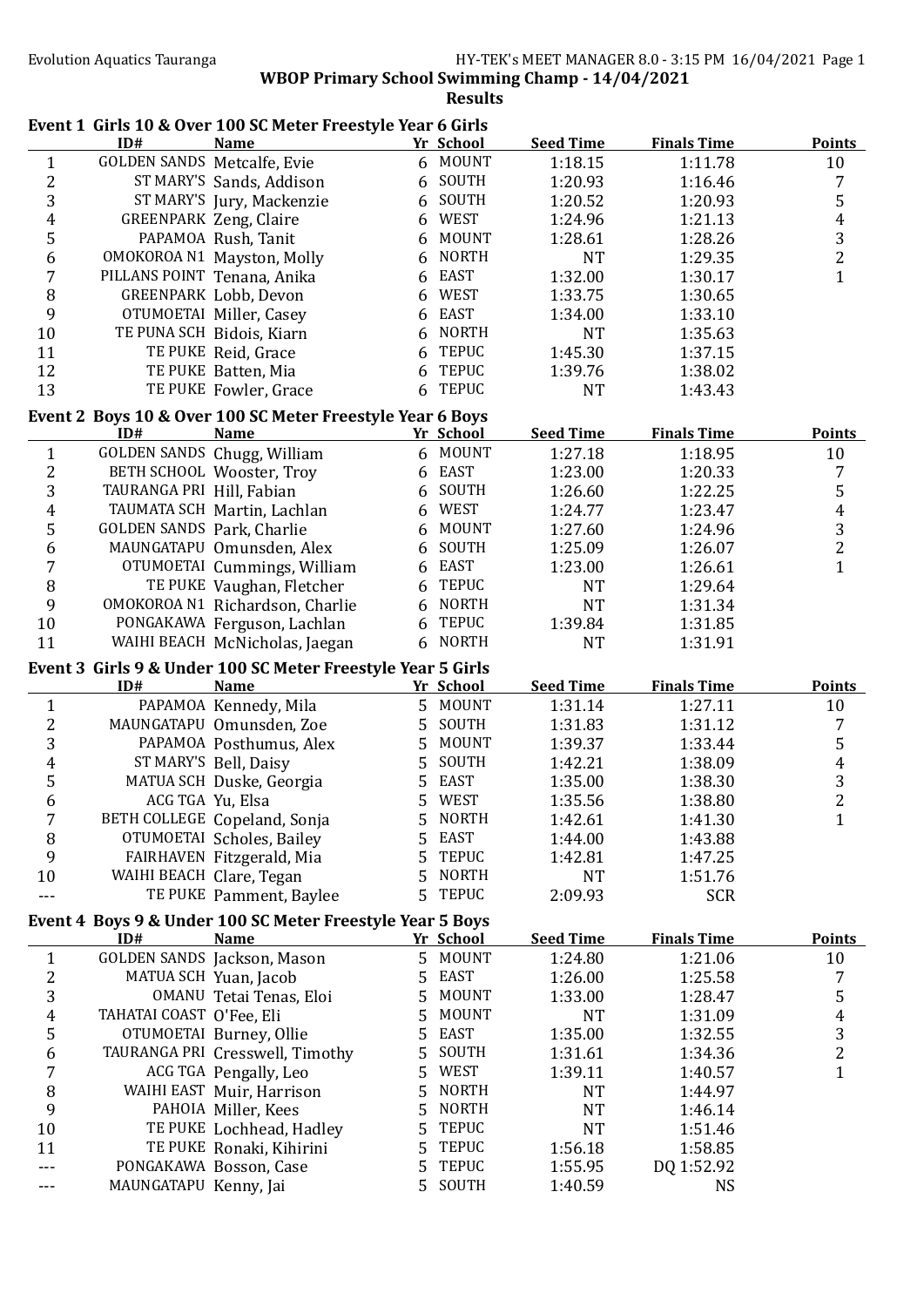## **WBOP Primary School Swimming Champ - 14/04/2021**

**Results**

## Event 5 Girls 10 & Over 25 SC Meter Butterfly Year 6 Girls

|                         | ID#                             | <b>Name</b>                                                |        | <u>Yr School</u> | <b>Seed Time</b> | <b>Finals Time</b> | <b>Points</b>    |
|-------------------------|---------------------------------|------------------------------------------------------------|--------|------------------|------------------|--------------------|------------------|
| $\mathbf{1}$            | GOLDEN SANDS Metcalfe, Evie     |                                                            |        | 6 MOUNT          | 16.32            | 16.64              | 10               |
| $\overline{\mathbf{c}}$ |                                 | ST MARY'S Sands, Addison                                   |        | 6 SOUTH          | 17.24            | 17.82              | 7                |
| 3                       |                                 | ST MARY'S Jury, Mackenzie                                  |        | 6 SOUTH          | 18.78            | 18.05              | 5                |
| 4                       |                                 | <b>GREENPARK Zeng, Claire</b>                              | 6      | WEST             | 19.92            | 18.35              | $\pmb{4}$        |
| 5                       |                                 | OTUMOETAI Miller, Casey                                    |        | 6 EAST           | 21.11            | 19.02              | 3                |
| 6                       |                                 | OMOKOROA N1 Dresner, Renee                                 | 6      | <b>NORTH</b>     | 23.86            | 19.08              | $\overline{2}$   |
| 7                       | <b>GOLDEN SANDS Reed, Emily</b> |                                                            |        | 6 MOUNT          | 20.50            | 20.11              | $\mathbf{1}$     |
| 8                       | BETH COLLEGE Lewis, Ellie       |                                                            |        | 6 NORTH          | <b>NT</b>        | 20.68              |                  |
| $*9$                    |                                 | GREENPARK Lobb, Devon                                      | 6      | WEST             | 22.93            | 21.07              |                  |
| $*9$                    |                                 | BETH SCHOOL Hammond, Stella                                | 6      | EAST             | 24.33            | 21.07              |                  |
| 11                      |                                 | OMOKOROA N1 Mayston, Molly                                 | 6      | <b>NORTH</b>     | <b>NT</b>        | 21.08              |                  |
| 12                      |                                 | PAPAMOA Rush, Tanit                                        | 6      | <b>MOUNT</b>     | 20.02            | 21.23              |                  |
| 13                      |                                 | PYES PA SCH Laban, Grace                                   | 6      | <b>WEST</b>      | 22.23            | 23.36              |                  |
| 14                      |                                 | TE PUKE Fowler, Grace                                      | 6      | <b>TEPUC</b>     | 33.56            | 23.75              |                  |
| 15                      |                                 | PONGAKAWA Long, Danielle                                   |        | <b>TEPUC</b>     | 38.78            | 24.17              |                  |
|                         | PILLANS POINT Stott, Colbie     |                                                            | 6      | <b>EAST</b>      |                  |                    |                  |
| 16                      |                                 |                                                            | 6      |                  | 24.30            | 24.63              |                  |
| 17                      |                                 | TE PUKE Lyford, Penny                                      | 6      | <b>TEPUC</b>     | 39.87            | 26.30              |                  |
| $- - -$                 |                                 | MAUNGATAPU Marburg-Dreadon, Courtney6                      |        | SOUTH            | 21.40            | <b>SCR</b>         |                  |
|                         |                                 | Event 6 Boys 10 & Over 25 SC Meter Butterfly Year 6 Boys   |        |                  |                  |                    |                  |
|                         | ID#                             | <b>Name</b>                                                |        | Yr School        | <b>Seed Time</b> | <b>Finals Time</b> | <b>Points</b>    |
| $\mathbf{1}$            |                                 | GOLDEN SANDS Chugg, William                                |        | 6 MOUNT          | 18.60            | 18.09              | 10               |
| $\overline{\mathbf{c}}$ |                                 | ST MARY'S Rogers, Matthew                                  |        | 6 SOUTH          | 18.69            | 18.27              | 7                |
| 3                       | GOLDEN SANDS Park, Charlie      |                                                            | 6      | <b>MOUNT</b>     | 23.37            | 18.54              | 5                |
| 4                       |                                 | BETH SCHOOL Wooster, Troy                                  | 6      | EAST             | 19.83            | 18.86              | $\boldsymbol{4}$ |
| 5                       |                                 | ACG TGA Lynn, Harry                                        | 6      | WEST             | 19.15            | 18.88              | 3                |
| $\boldsymbol{6}$        | TAURANGA PRI Hill, Fabian       |                                                            | 6      | SOUTH            | 18.95            | 19.05              | $\overline{2}$   |
| 7                       |                                 | TE PUKE Vaughan, Fletcher                                  | 6      | <b>TEPUC</b>     | 33.82            | 19.43              | $\mathbf{1}$     |
| 8                       |                                 | BETH COLLEGE Van Blerk, Ryan                               | 6      | <b>NORTH</b>     | <b>NT</b>        | 19.45              |                  |
| 9                       | TAURIKO SCH Crisp, Tom          |                                                            | 6      | <b>WEST</b>      | 21.54            | 19.93              |                  |
| 10                      |                                 | OMANU Shivnan, Sam                                         | 6      | <b>MOUNT</b>     | 21.00            | 20.15              |                  |
| 11                      |                                 | OTUMOETAI Baveystock, Ryan                                 | 6      | EAST             | 20.95            | 20.19              |                  |
| 12                      |                                 | TAUMATA SCH Martin, Lachlan                                | 6      | WEST             | 19.60            | 20.25              |                  |
| 13                      |                                 | MAUNGATAPU Omunsden, Alex                                  | 6      | SOUTH            | 20.70            | 20.91              |                  |
| 14                      | OTUMOETAI Joe, Ari              |                                                            |        | 6 EAST           |                  |                    |                  |
|                         |                                 |                                                            |        | <b>TEPUC</b>     | 20.95            | 21.10              |                  |
| 15                      |                                 | PONGAKAWA Ripo, Kayden                                     | 6      | 6 TEPUC          | 33.69            | 21.25              |                  |
| 16                      |                                 | PONGAKAWA Deed, Ashton                                     |        |                  | 31.87            | 22.21              |                  |
| 17                      |                                 | KATIKATI Simon, Cael                                       |        | 6 NORTH          | <b>NT</b>        | 22.90              |                  |
|                         |                                 | Event 7 Girls 9 & Under 25 SC Meter Butterfly Year 5 Girls |        |                  |                  |                    |                  |
|                         | ID#                             | <b>Name</b>                                                |        | Yr School        | <b>Seed Time</b> | <b>Finals Time</b> | <b>Points</b>    |
| $\mathbf{1}$            |                                 | PAPAMOA Kennedy, Mila                                      |        | 5 MOUNT          | 18.91            | 20.52              | 10               |
| $\overline{\mathbf{c}}$ |                                 | PILLANS POINT Lichtwark, Addison                           | 5      | EAST             | 22.03            | 20.62              | 7                |
| 3                       |                                 | PAPAMOA Swainson, Georgia                                  | 5      | <b>MOUNT</b>     | <b>NT</b>        | 21.15              | 5                |
| 4                       |                                 | TAURANGA PRI Donaldson, Jorja                              | 5      | SOUTH            | 23.35            | 21.63              | 4                |
| 5                       | ACG TGA Yu, Elsa                |                                                            | 5      | WEST             | 23.60            | 21.87              | 3                |
| 6                       |                                 | ST MARY'S Bell, Daisy                                      | 5      | SOUTH            | 22.90            | 22.05              | $\overline{2}$   |
| 7                       |                                 | PAHOIA Pattillo, Mackenzie                                 | 5      | <b>NORTH</b>     | <b>NT</b>        | 22.11              | $\mathbf{1}$     |
| 8                       |                                 | BETH COLLEGE Copeland, Sonja                               | 5      | <b>NORTH</b>     | 23.67            | 22.73              |                  |
| 9                       |                                 | OTUMOETAI Henderson, Saskia                                | 5      | <b>EAST</b>      | 22.54            | 22.91              |                  |
| 10                      |                                 | OMOKOROA N1 Clements, Maddison                             | 5      | <b>NORTH</b>     | <b>NT</b>        | 23.82              |                  |
| 11                      |                                 | FAIRHAVEN Fitzgerald, Mia                                  | 5      | <b>TEPUC</b>     | 36.56            | 24.27              |                  |
| 12                      |                                 | ARATAKI Sutcliffe, Jessica                                 | 5      | <b>MOUNT</b>     | 23.01            | 24.51              |                  |
|                         |                                 | PYES PA SCH McLeod, Olivia                                 | 5      | WEST             | 20.16            | DQ 22.18           |                  |
|                         |                                 | ST MARY'S Dumbleton, Evie                                  |        | SOUTH            | 23.63            | DQ 24.18           |                  |
|                         | PILLANS POINT Innis, Ara        |                                                            | 5<br>5 | <b>EAST</b>      |                  |                    |                  |
|                         |                                 |                                                            | 5      | <b>TEPUC</b>     | 28.21            | DQ 26.81           |                  |
|                         |                                 | PONGAKAWA Abraham, Lucy                                    |        |                  | 41.84            | <b>NS</b>          |                  |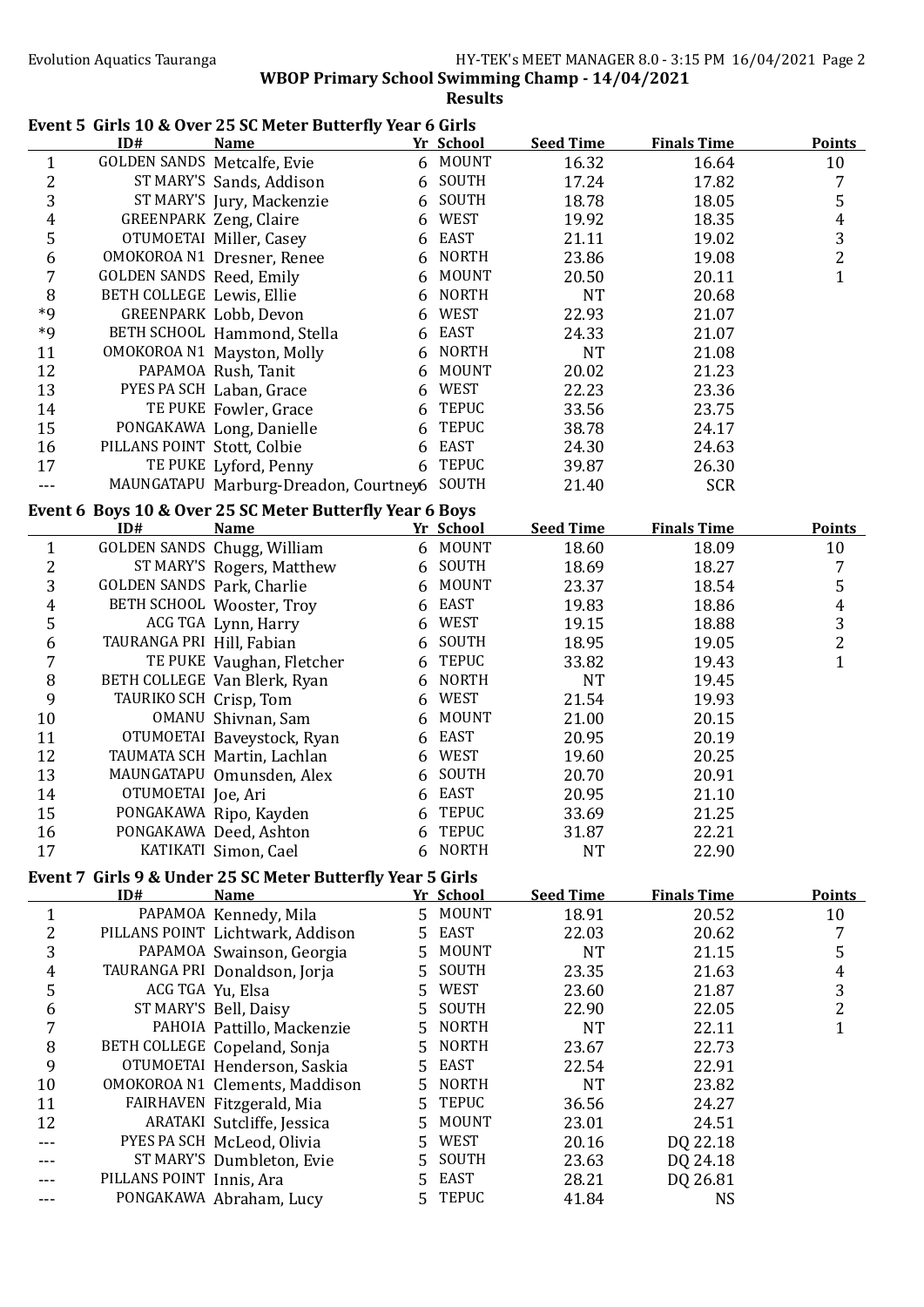|                         |                              | Event 8 Boys 9 & Under 25 SC Meter Butterfly Year 5 Boys                   |   |              |                  |                    |                         |
|-------------------------|------------------------------|----------------------------------------------------------------------------|---|--------------|------------------|--------------------|-------------------------|
|                         | ID#                          | <b>Name</b>                                                                |   | Yr School    | <b>Seed Time</b> | <b>Finals Time</b> | <b>Points</b>           |
| $\mathbf{1}$            |                              | MATUA SCH Yuan, Jacob                                                      |   | 5 EAST       | 19.69            | 19.10              | 10                      |
| $\overline{c}$          |                              | GOLDEN SANDS Jackson, Mason                                                | 5 | <b>MOUNT</b> | 19.65            | 19.17              | 7                       |
| 3                       |                              | OMANU Tetai Tenas, Eloi                                                    | 5 | <b>MOUNT</b> | 21.07            | 21.42              | 5                       |
| 4                       |                              | PONGAKAWA Hogan, Cooper                                                    | 5 | <b>TEPUC</b> | 33.81            | 23.36              | $\overline{\mathbf{r}}$ |
| 5                       |                              | OTUMOETAI Balmer, Tom                                                      | 5 | <b>EAST</b>  | 25.26            | 23.37              | $\frac{3}{2}$           |
| 6                       |                              | BETH COLLEGE Harvey, Santiago                                              | 5 | <b>NORTH</b> | <b>NT</b>        | 23.89              |                         |
| 7                       | TAHATAI COAST Aitchison, Taj |                                                                            | 5 | <b>MOUNT</b> | 23.97            | 25.42              | $\mathbf{1}$            |
| 8                       | BETH COLLEGE Moon, Eugene    |                                                                            | 5 | <b>NORTH</b> | <b>NT</b>        | 26.63              |                         |
| 9                       |                              | OTUMOETAI Vanvliet, Carter                                                 | 5 | <b>EAST</b>  | 25.26            | 26.92              |                         |
| 10                      |                              | ST MARY'S Hartman, James                                                   | 5 | SOUTH        | 28.94            | 28.53              |                         |
| 11                      |                              | ST MARY'S Carlin, Baxter                                                   | 5 | SOUTH        | 30.14            | 28.57              |                         |
| ---                     |                              | OMOKOROA N1 Bradford, George                                               | 5 | <b>NORTH</b> | <b>NT</b>        | DQ 23.46           |                         |
| ---                     |                              | TAURANGA PRI Cresswell, Timothy                                            | 5 | SOUTH        | 22.80            | DQ 24.50           |                         |
|                         | ID#                          | Event 9 Girls 10 & Over 25 SC Meter Backstroke Year 6 Girls<br><b>Name</b> |   | Yr School    | <b>Seed Time</b> | <b>Finals Time</b> | <b>Points</b>           |
| $\mathbf{1}$            | GOLDEN SANDS Metcalfe, Evie  |                                                                            |   | 6 MOUNT      | 18.69            | 19.29              | 10                      |
| $\overline{c}$          |                              | <b>GREENPARK Zeng, Claire</b>                                              | 6 | <b>WEST</b>  | 20.34            | 19.78              | 7                       |
| 3                       |                              | ST MARY'S Jury, Mackenzie                                                  | 6 | SOUTH        | 20.10            | 19.81              | 5                       |
| 4                       |                              | TE PUNA SCH Bidois, Kiarn                                                  | 6 | <b>NORTH</b> | <b>NT</b>        | 20.07              | $\pmb{4}$               |
| 5                       |                              | ST MARY'S Cha, Jessica                                                     | 6 | SOUTH        | 20.66            | 20.33              | 3                       |
| 6                       | PILLANS POINT Tenana, Anika  |                                                                            |   | 6 EAST       | 20.05            | 20.47              | $\overline{c}$          |
| 7                       |                              | OMANU Symes, Maia                                                          | 6 | <b>MOUNT</b> | 21.00            | 20.60              | $\mathbf{1}$            |
| 8                       |                              | TAURANGA PRI Masey, Chiara                                                 | 6 | SOUTH        | 20.89            | 20.86              |                         |
| 9                       |                              | OTUMOETAI Miller, Casey                                                    | 6 | <b>EAST</b>  | 23.11            | 21.32              |                         |
| 10                      |                              | ACG TGA Rolleston, Keira                                                   | 6 | <b>WEST</b>  | 21.56            | 21.43              |                         |
| 11                      |                              | OMANU Courtney, Lyla                                                       | 6 | <b>MOUNT</b> | 21.10            | 21.48              |                         |
| $*12$                   |                              | BETH COLLEGE McColl, Sophia                                                | 6 | <b>NORTH</b> | <b>NT</b>        | 22.00              |                         |
| $*12$                   |                              | PILLANS POINT Hathaway, Millie                                             | 6 | <b>EAST</b>  | 21.65            | 22.00              |                         |
| 14                      |                              | GREENPARK Lobb, Devon                                                      | 6 | <b>WEST</b>  | 21.77            | 22.06              |                         |
| 15                      |                              | OMOKOROA N1 Mayston, Molly                                                 | 6 | <b>NORTH</b> | <b>NT</b>        | 22.10              |                         |
| 16                      |                              | TE PUKE Batten, Mia                                                        | 6 | <b>TEPUC</b> | 31.94            | 23.23              |                         |
| 17                      |                              | TE PUKE Reid, Aaliyah                                                      | 6 | <b>TEPUC</b> | 35.37            | 23.30              |                         |
| 18                      |                              | TE PUKE Reid, Grace                                                        |   | 6 TEPUC      | 35.11            | 24.00              |                         |
|                         |                              | Event 10 Boys 10 & Over 25 SC Meter Backstroke Year 6 Boys                 |   |              |                  |                    |                         |
|                         | ID#                          | <b>Name</b>                                                                |   | Yr School    | <b>Seed Time</b> | <b>Finals Time</b> | <b>Points</b>           |
| $\mathbf{1}$            |                              | ST MARY'S Rogers, Matthew                                                  |   | 6 SOUTH      | 19.38            | 18.97              | 10                      |
| $\overline{\mathbf{c}}$ |                              | TAUMATA SCH Martin, Lachlan                                                | 6 | WEST         | 20.17            | 19.25              | 7                       |
| 3                       |                              | GOLDEN SANDS Chugg, William                                                | 6 | <b>MOUNT</b> | 20.21            | 19.47              | 5                       |
| $\overline{4}$          | TAURANGA PRI Hill, Fabian    |                                                                            | 6 | SOUTH        | 20.56            | 19.65              | $\overline{4}$          |
| 5                       |                              | BETH SCHOOL Wooster, Troy                                                  | 6 | <b>EAST</b>  | 20.32            | 19.78              | 3                       |
| 6                       | OMOKOROA N1 Bond, Elliot     |                                                                            | 6 | <b>NORTH</b> | <b>NT</b>        | 20.25              | $\overline{c}$          |
| $\overline{7}$          | TAURIKO SCH Crisp, Tom       |                                                                            | 6 | <b>WEST</b>  | 22.02            | 20.49              | $\mathbf{1}$            |
| $\, 8$                  |                              | ACG TGA Lynn, Harry                                                        | 6 | <b>WEST</b>  | 21.65            | 20.51              |                         |
| 9                       |                              | BETH COLLEGE Tang, Geoffrey                                                | 6 | <b>NORTH</b> | <b>NT</b>        | 20.57              |                         |
| 10                      |                              | OMANU Shivnan, Sam                                                         | 6 | <b>MOUNT</b> | 20.68            | 20.93              |                         |
| 11                      |                              | OTUMOETAI Cummings, William                                                | 6 | <b>EAST</b>  | 22.14            | 21.24              |                         |
| 12                      |                              | OMANU Jones, Olly                                                          | 6 | <b>MOUNT</b> | 21.80            | 21.34              |                         |
| 13                      |                              | MATAHUI Ellis, Sam                                                         | 6 | <b>NORTH</b> | <b>NT</b>        | 21.47              |                         |
| 14                      |                              | WELCOME BAY Ashby, Mason                                                   | 6 | SOUTH        | 21.81            | 21.69              |                         |
| 15                      |                              | PONGAKAWA Steel, Malachi                                                   | 6 | <b>TEPUC</b> | 34.10            | 22.19              |                         |
| 16                      |                              | PONGAKAWA Deed, Ashton                                                     | 6 | <b>TEPUC</b> | 29.38            | 22.22              |                         |
| 17                      | OTUMOETAI Joe, Ari           |                                                                            | 6 | <b>EAST</b>  | 21.73            | 22.78              |                         |
| ---                     |                              | TE PUKE Vercoe, Brody                                                      |   | 6 TEPUC      | 31.50            | <b>SCR</b>         |                         |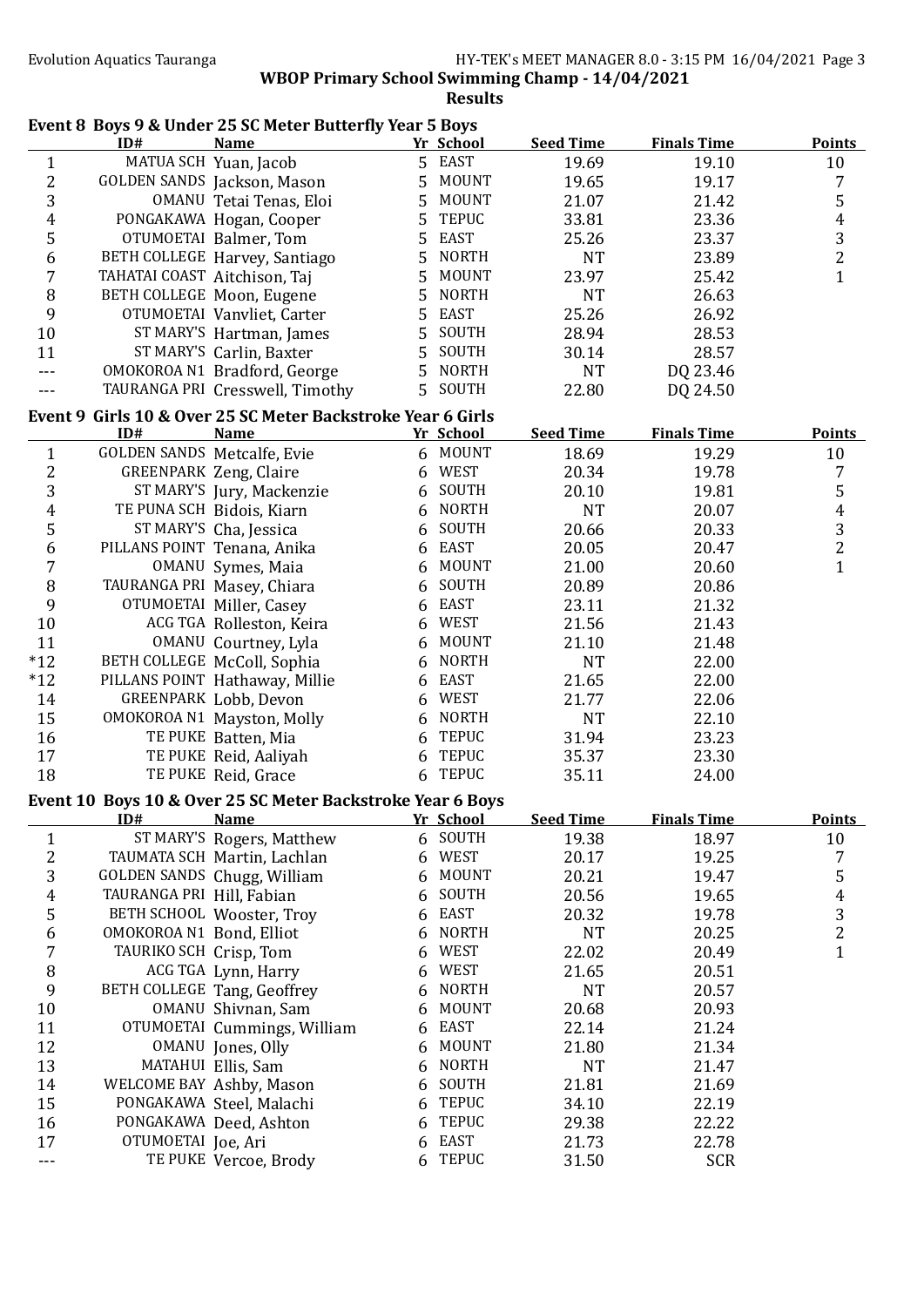### Evolution Aquatics Tauranga **HY-TEK's MEET MANAGER 8.0 - 3:15 PM 16/04/2021** Page 4

**WBOP Primary School Swimming Champ - 14/04/2021**

**Results**

# Event 11 Girls 9 & Under 25 SC Meter Backstroke Year 5 Girls

|                  | ID#                         | Name                                                           |   | Yr School    | <b>Seed Time</b> | <b>Finals Time</b> | <b>Points</b>    |
|------------------|-----------------------------|----------------------------------------------------------------|---|--------------|------------------|--------------------|------------------|
| $\mathbf{1}$     |                             | OMANU Murdoch, Quinn                                           |   | 5 MOUNT      | 23.20            | 21.56              | 10               |
| $\boldsymbol{2}$ |                             | PILLANS POINT Lichtwark, Addison                               | 5 | <b>EAST</b>  | 23.05            | 21.67              | 7                |
| 3                |                             | PAPAMOA Posthumus, Alex                                        | 5 | <b>MOUNT</b> | 21.69            | 22.50              | 5                |
| $\boldsymbol{4}$ |                             | ST MARY'S Nelis, Isabel                                        | 5 | SOUTH        | 23.03            | 22.62              | $\boldsymbol{4}$ |
| 5                |                             | FAIRHAVEN Fitzgerald, Mia                                      | 5 | <b>TEPUC</b> | 31.84            | 22.69              | $\mathbf{3}$     |
| 6                |                             | OTUMOETAI Henderson, Saskia                                    | 5 | <b>EAST</b>  | 23.07            | 22.73              | $\overline{2}$   |
| 7                |                             | ACG TGA Yu, Elsa                                               | 5 | <b>WEST</b>  | 23.23            | 23.08              | $\mathbf{1}$     |
| $\, 8$           |                             | ST MARY'S Bywater-Lutman, Alison                               | 5 | SOUTH        | 22.54            | 23.97              |                  |
| 9                |                             | BETH COLLEGE Copeland, Sonja                                   | 5 | <b>NORTH</b> | 25.76            | 24.02              |                  |
| 10               |                             | KATIKATI Boysen, Drew                                          | 5 | <b>NORTH</b> | <b>NT</b>        | 24.16              |                  |
| 11               | PILLANS POINT Ruthe, Daisy  |                                                                | 5 | <b>EAST</b>  | 24.47            | 24.34              |                  |
| 12               |                             | BETH COLLEGE Kotze, Shanae                                     | 5 | <b>NORTH</b> | <b>NT</b>        | 24.44              |                  |
| 13               |                             | PAPAMOA Kennedy, Mila                                          | 5 | <b>MOUNT</b> | 21.80            | 24.51              |                  |
| 14               |                             | PONGAKAWA Gordon, Alexia                                       | 5 | <b>TEPUC</b> | 36.25            | 25.06              |                  |
| 15               |                             | PONGAKAWA Abraham, Lucy                                        | 5 | <b>TEPUC</b> | 35.66            | 25.16              |                  |
| $- - -$          | SELWYN RIDGE Min, Sayul     |                                                                |   | 5 SOUTH      | 24.97            | <b>NS</b>          |                  |
|                  |                             | Event 12 Boys 9 & Under 25 SC Meter Backstroke Year 5 Boys     |   |              |                  |                    |                  |
|                  | ID#                         | <b>Name</b>                                                    |   | Yr School    | <b>Seed Time</b> | <b>Finals Time</b> | <b>Points</b>    |
| $\mathbf{1}$     |                             | MATUA SCH Yuan, Jacob                                          |   | 5 EAST       | 20.76            | 19.43              | 10               |
| $\boldsymbol{2}$ |                             | GOLDEN SANDS Jackson, Mason                                    | 5 | <b>MOUNT</b> | 20.55            | 19.98              | $\overline{7}$   |
| 3                |                             | OMANU Tetai Tenas, Eloi                                        | 5 | <b>MOUNT</b> | 21.20            | 21.24              | 5                |
| 4                |                             | OTUMOETAI Burney, Ollie                                        | 5 | <b>EAST</b>  | 23.78            | 22.23              | $\boldsymbol{4}$ |
| 5                | TAHATAI COAST Kelly, Kobe   |                                                                | 5 | <b>MOUNT</b> | 23.89            | 22.27              | 3                |
| 6                | PILLANS POINT Lebreton, Ben |                                                                | 5 | <b>EAST</b>  | <b>NT</b>        | 23.06              | $\overline{2}$   |
| 7                |                             | PONGAKAWA Hogan, Cooper                                        | 5 | <b>TEPUC</b> | <b>NT</b>        | 23.33              | $\mathbf{1}$     |
| 8                |                             | TAURANGA PRI Cresswell, Timothy                                | 5 | SOUTH        | 23.31            | 23.64              |                  |
| 9                |                             | OMOKOROA N1 Bradford, George                                   | 5 | <b>NORTH</b> | <b>NT</b>        | 23.69              |                  |
| 10               |                             | GREER VILLAGE Johnstone, Jack                                  | 5 | WEST         | 24.83            | 23.74              |                  |
| 11               |                             | ST MARY'S Page, Max                                            | 5 | SOUTH        | 22.92            | 23.97              |                  |
| 12               |                             | WAIHI EAST Peka, Paitoa                                        | 5 | <b>NORTH</b> | <b>NT</b>        | 24.11              |                  |
| 13               |                             | ACG TGA Pengally, Leo                                          | 5 | <b>WEST</b>  | 23.74            | 25.14              |                  |
| 14               |                             | TE PUKE Lochhead, Hadley                                       | 5 | <b>TEPUC</b> | 37.38            | 27.37              |                  |
| ---              | MAUNGATAPU Kenny, Jai       |                                                                |   | 5 SOUTH      | 24.63            | <b>NS</b>          |                  |
|                  |                             |                                                                |   |              |                  |                    |                  |
|                  |                             | Event 13 Girls 10 & Over 25 SC Meter Breaststroke Year 6 Girls |   |              |                  |                    |                  |
|                  | ID#                         | <b>Name</b>                                                    |   | Yr School    | <b>Seed Time</b> | <b>Finals Time</b> | <b>Points</b>    |
| $\mathbf{1}$     | GOLDEN SANDS Metcalfe, Evie |                                                                |   | 6 MOUNT      | 20.19            | 21.35              | 10               |
| $\sqrt{2}$       |                             | ST MARY'S Cha, Jessica                                         | 6 | SOUTH        | 21.67            | 21.94              | 7                |
| 3                |                             | ST MARY'S Jury, Mackenzie                                      | 6 | SOUTH        | 23.00            | 22.49              | 5                |
| $\overline{4}$   |                             | <b>GREENPARK Zeng, Claire</b>                                  | 6 | WEST         | 22.64            | 22.71              | $\boldsymbol{4}$ |
| 5                |                             | OMANU Symes, Maia                                              | 6 | <b>MOUNT</b> | 23.15            | 22.84              | 3                |
| $\boldsymbol{6}$ | BETH COLLEGE Lewis, Ellie   |                                                                | 6 | <b>NORTH</b> | <b>NT</b>        | 22.85              | $\overline{c}$   |
| $\sqrt{7}$       |                             | BETH COLLEGE Blakemore, Holly                                  | 6 | <b>NORTH</b> | <b>NT</b>        | 22.92              | $\mathbf{1}$     |
| $\, 8$           |                             | ST MARY'S Sands, Addison                                       | 6 | SOUTH        | 24.31            | 22.93              |                  |
| 9                |                             | MATUA SCH Smith, Takara                                        | 6 | <b>EAST</b>  | 25.95            | 23.04              |                  |
| 10               |                             | OMOKOROA N1 Mayston, Molly                                     | 6 | <b>NORTH</b> | <b>NT</b>        | 23.42              |                  |
| 11               | BETH COLLEGE Fong, Xun      |                                                                |   | <b>NORTH</b> | <b>NT</b>        | 23.53              |                  |
| 12               |                             | GREENPARK Lobb, Devon                                          | 6 | <b>WEST</b>  | 25.19            | 23.71              |                  |
| 13               |                             | PAPAMOA King, Annabel                                          |   | <b>MOUNT</b> | 24.10            | 25.21              |                  |
| 14               | PILLANS POINT Stott, Colbie |                                                                | 6 | <b>EAST</b>  | 25.28            | 25.22              |                  |
| 15               | PILLANS POINT Tenana, Anika |                                                                | 6 | <b>EAST</b>  | 25.99            | 25.25              |                  |
| 16               |                             | TE PUKE Gourlay, Ayla                                          | 6 | <b>TEPUC</b> | 36.57            | 27.43              |                  |
| 17               |                             | TE PUKE Reid, Grace                                            | 6 | <b>TEPUC</b> | 39.20            | 28.80              |                  |
| 18               |                             | TE PUKE Jurasovich, Kara                                       |   | 6 TEPUC      | 39.29            | 28.84              |                  |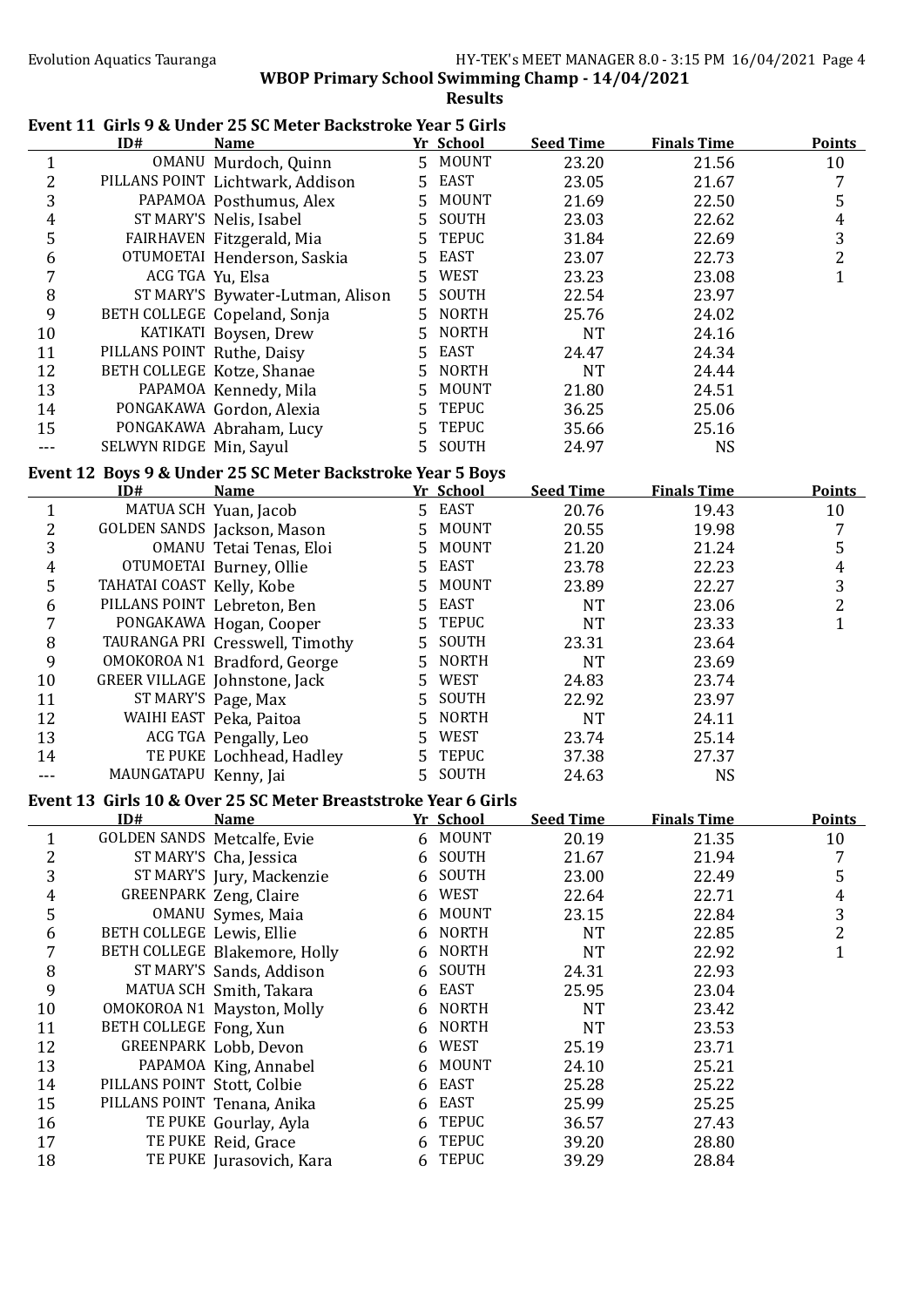### Evolution Aquatics Tauranga **HY-TEK's MEET MANAGER 8.0 - 3:15 PM 16/04/2021** Page 5

**WBOP Primary School Swimming Champ - 14/04/2021** 

**Results**

## Event 14 Boys 10 & Over 25 SC Meter Breaststroke Year 6 Boys

|                         | ID#                         | <b>Name</b>                                                    |   | <u>Yr School</u> | <b>Seed Time</b> | <b>Finals Time</b> | <b>Points</b>         |
|-------------------------|-----------------------------|----------------------------------------------------------------|---|------------------|------------------|--------------------|-----------------------|
| $\mathbf{1}$            |                             | BETH SCHOOL Wooster, Troy                                      |   | 6 EAST           | 23.19            | 21.86              | 10                    |
| $\overline{\mathbf{c}}$ |                             | PILLANS POINT Kenyonslade, Malachi                             | 6 | EAST             | 22.96            | 23.26              | 7                     |
| 3                       |                             | MAUNGATAPU Omunsden, Alex                                      | 6 | SOUTH            | 23.99            | 23.42              | 5                     |
| 4                       | TAURANGA PRI Hill, Fabian   |                                                                | 6 | SOUTH            | 23.44            | 23.60              | $\pmb{4}$             |
| 5                       |                             | PONGAKAWA Steel, Malachi                                       | 6 | <b>TEPUC</b>     | <b>NT</b>        | 23.74              | 3                     |
| 6                       |                             | PONGAKAWA Deed, Ashton                                         | 6 | <b>TEPUC</b>     | 29.38            | 23.89              | $\overline{2}$        |
| 7                       |                             | ACG TGA Lynn, Harry                                            | 6 | <b>WEST</b>      | 25.35            | 23.97              | $\mathbf{1}$          |
| 8                       |                             | OTUMOETAI Baveystock, Ryan                                     | 6 | <b>EAST</b>      | 24.05            | 24.00              |                       |
| 9                       |                             | GOLDEN SANDS Chugg, William                                    | 6 | <b>MOUNT</b>     | 24.71            | 24.13              |                       |
| $*10$                   | GOLDEN SANDS Park, Charlie  |                                                                | 6 | <b>MOUNT</b>     | 24.86            | 24.17              |                       |
| $*10$                   |                             | KATIKATI Simon, Cael                                           | 6 | <b>NORTH</b>     | <b>NT</b>        | 24.17              |                       |
|                         |                             |                                                                |   | <b>MOUNT</b>     |                  |                    |                       |
| 12                      |                             | OMANU Shivnan, Sam                                             | 6 |                  | 25.95            | 24.94              |                       |
| 13                      | OMOKOROA N1 Davies, Tysen   |                                                                | 6 | <b>NORTH</b>     | 27.59            | 25.00              |                       |
| ---                     | TAURIKO SCH Crisp, Tom      |                                                                | 6 | WEST             | 25.58            | DQ 24.75           |                       |
|                         |                             | PYES PA SCH Hansson, Noa                                       | 6 | WEST             | 25.39            | <b>NS</b>          |                       |
|                         |                             | OMOKOROA PT Dubois, Quentin                                    | 6 | <b>NORTH</b>     | <b>NT</b>        | <b>NS</b>          |                       |
|                         |                             | ST MARY'S Rogers, Matthew                                      | 6 | SOUTH            | 25.58            | <b>NS</b>          |                       |
|                         |                             | TE PUKE Vaughan, Fletcher                                      |   | 6 TEPUC          | 35.25            | <b>SCR</b>         |                       |
|                         |                             | Event 15 Girls 9 & Under 25 SC Meter Breaststroke Year 5 Girls |   |                  |                  |                    |                       |
|                         | ID#                         | <b>Name</b>                                                    |   | Yr School        | <b>Seed Time</b> | <b>Finals Time</b> | <b>Points</b>         |
| $\mathbf{1}$            | GOLDEN SANDS Casley, Sienna |                                                                |   | 5 MOUNT          | 24.80            | 24.29              | 10                    |
| $\overline{\mathbf{c}}$ |                             | PAHOIA Pattillo, Mackenzie                                     | 5 | <b>NORTH</b>     | <b>NT</b>        | 24.51              | 7                     |
| 3                       |                             | PAPAMOA Posthumus, Alex                                        | 5 | <b>MOUNT</b>     | 26.00            | 25.62              | 5                     |
|                         |                             |                                                                |   | <b>MOUNT</b>     |                  |                    |                       |
| $\boldsymbol{4}$        |                             | ARATAKI Sutcliffe, Jessica                                     | 5 | SOUTH            | 27.00            | 25.85              | $\boldsymbol{4}$<br>3 |
| 5                       |                             | WELCOME BAY Takitaki, Kalolaine                                | 5 |                  | 28.68            | 26.53              |                       |
| 6                       |                             | MAUNGATAPU Omunsden, Zoe                                       | 5 | SOUTH            | 28.69            | 26.69              | $\overline{c}$        |
| 7                       |                             | BETH COLLEGE Copeland, Sonja                                   | 5 | <b>NORTH</b>     | 28.56            | 26.93              | $\mathbf{1}$          |
| 8                       |                             | ST MARY'S Bell, Daisy                                          | 5 | SOUTH            | 27.87            | 27.33              |                       |
| 9                       | ACG TGA Yu, Elsa            |                                                                | 5 | <b>WEST</b>      | 29.13            | 27.46              |                       |
| 10                      |                             | FAIRHAVEN Fitzgerald, Mia                                      | 5 | <b>TEPUC</b>     | 40.07            | 27.76              |                       |
| 11                      | PILLANS POINT Innis, Ara    |                                                                | 5 | <b>EAST</b>      | 27.82            | 28.64              |                       |
| 12                      |                             | TE PUKE Wheeldon, Mikayla                                      | 5 | <b>TEPUC</b>     | 43.54            | 31.91              |                       |
| 13                      |                             | PONGAKAWA Abraham, Lucy                                        | 5 | <b>TEPUC</b>     | 43.72            | 32.62              |                       |
| ---                     |                             | OMOKOROA N1 Clements, Maddison                                 | 5 | <b>NORTH</b>     | <b>NT</b>        | DQ 26.03           |                       |
| $---$                   |                             | OTUMOETAI Henderson, Saskia                                    | 5 | <b>EAST</b>      | 27.46            | DQ 27.15           |                       |
|                         |                             | OTUMOETAI Scholes, Bailey                                      |   | 5 EAST           | 28.64            | DQ 29.29           |                       |
|                         |                             | TAURIKO SCH Parish, Siani                                      |   | 5 WEST           | 31.55            | <b>NS</b>          |                       |
|                         |                             | Event 16 Boys 9 & Under 25 SC Meter Breaststroke Year 5 Boys   |   |                  |                  |                    |                       |
|                         | ID#                         | <b>Name</b>                                                    |   | Yr School        | <b>Seed Time</b> | <b>Finals Time</b> | <b>Points</b>         |
|                         |                             | MATUA SCH Yuan, Jacob                                          |   | 5 EAST           |                  | 22.83              |                       |
| $\mathbf{1}$            |                             |                                                                |   | <b>MOUNT</b>     | 23.39            |                    | 10                    |
| 2                       |                             | GOLDEN SANDS Jackson, Mason                                    | 5 |                  | 23.13            | 23.37              | 7                     |
| 3                       |                             | OTUMOETAI Balmer, Tom                                          | 5 | <b>EAST</b>      | 25.59            | 24.16              | 5                     |
| 4                       |                             | ACG TGA Pengally, Leo                                          | 5 | WEST             | 25.25            | 24.72              | 4                     |
| 5                       | TAHATAI COAST Scott, Nathan |                                                                | 5 | <b>MOUNT</b>     | 25.31            | 25.13              | 3                     |
| 6                       |                             | OTUMOETAI Osbourne, Joshua                                     | 5 | <b>EAST</b>      | <b>NT</b>        | 25.42              | $\overline{c}$        |
| 7                       |                             | TAURANGA PRI Cresswell, Timothy                                | 5 | SOUTH            | 25.03            | 25.78              | $\mathbf{1}$          |
| 8                       |                             | OMOKOROA N1 Haden, William                                     | 5 | <b>NORTH</b>     | <b>NT</b>        | 25.92              |                       |
| 9                       |                             | OMANU Tetai Tenas, Eloi                                        | 5 | <b>MOUNT</b>     | 23.90            | 25.96              |                       |
| 10                      |                             | BETH COLLEGE Young, Jackson                                    | 5 | <b>NORTH</b>     | <b>NT</b>        | 26.40              |                       |
| 11                      |                             | PONGAKAWA Hogan, Cooper                                        | 5 | <b>TEPUC</b>     | 39.84            | 28.19              |                       |
| 12                      |                             | ST MARY'S Page, Max                                            | 5 | SOUTH            | 30.77            | 28.80              |                       |
| 13                      |                             | WAIHI EAST Peka, Paitoa                                        | 5 | <b>NORTH</b>     | <b>NT</b>        | 29.50              |                       |
| 14                      |                             | TE PUKE Ronaki, Kihirini                                       | 5 | <b>TEPUC</b>     | 51.71            | 34.04              |                       |
|                         |                             | TE PUKE Dodd, Matthew                                          | 5 | <b>TEPUC</b>     | 40.31            | DQ 26.28           |                       |
|                         |                             | TAURANGA PRI Rowlands, Flynn                                   | 5 | SOUTH            | 31.39            | DQ 33.28           |                       |
|                         |                             |                                                                |   |                  |                  |                    |                       |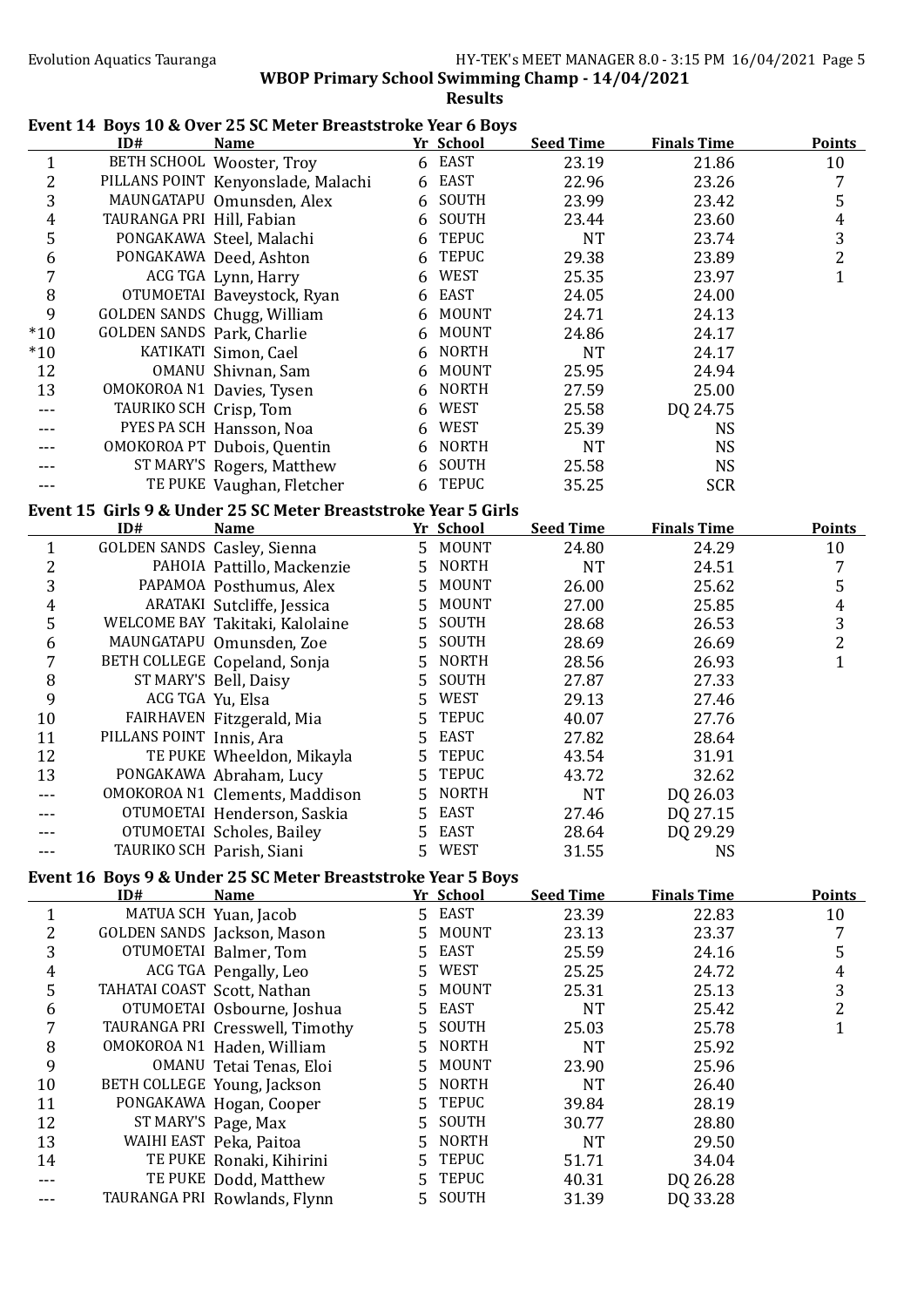**WBOP Primary School Swimming Champ - 14/04/2021** 

**Results**

# Event 17 Girls 10 & Over 25 SC Meter Freestyle Year 6 Girls

|                              | ID#                                | <b>Name</b>                                                 |    | <u>Yr School</u>    | <b>Seed Time</b>   | <b>Finals Time</b> | <b>Points</b>       |
|------------------------------|------------------------------------|-------------------------------------------------------------|----|---------------------|--------------------|--------------------|---------------------|
| $*1$                         |                                    | ST MARY'S Sands, Addison                                    |    | 6 SOUTH             | 16.67              | 16.40              | 8.50                |
| $*1$                         | <b>GOLDEN SANDS Metcalfe, Evie</b> |                                                             | 6  | <b>MOUNT</b>        | 15.70              | 16.40              | 8.50                |
| 3                            |                                    | <b>GREENPARK Zeng, Claire</b>                               |    | 6 WEST              | 16.72              | 16.43              | 5                   |
| $\overline{4}$               |                                    | ST MARY'S Jury, Mackenzie                                   | 6  | SOUTH               | 16.20              | 16.59              | $\boldsymbol{4}$    |
| 5                            |                                    | OMOKOROA N1 Mayston, Molly                                  |    | 6 NORTH             | <b>NT</b>          | 16.97              | 3                   |
| 6                            |                                    | OMANU Horn, Harlow                                          | 6  | <b>MOUNT</b>        | 17.45              | 17.23              | $\overline{c}$      |
| 7                            |                                    | BETH SCHOOL Hammond, Stella                                 | 6  | <b>EAST</b>         | 18.45              | 17.47              | $\mathbf{1}$        |
| $\, 8$                       |                                    | PAPAMOA Rush, Tanit                                         | 6  | <b>MOUNT</b>        | 16.98              | 17.58              |                     |
| 9                            |                                    | OTUMOETAI Miller, Casey                                     | 6  | <b>EAST</b>         | 17.82              | 17.91              |                     |
| $10\,$                       | PILLANS POINT Tenana, Anika        |                                                             | 6  | <b>EAST</b>         | 17.77              | 18.05              |                     |
| 11                           |                                    | BETH COLLEGE Blakemore, Holly                               | 6  | <b>NORTH</b>        | <b>NT</b>          | 18.17              |                     |
| 12                           |                                    | TE PUNA SCH Bidois, Kiarn                                   | 6  | <b>NORTH</b>        | <b>NT</b>          | 18.26              |                     |
| $*13$                        |                                    | ST MARY'S Cha, Jessica                                      | 6  | SOUTH               | 17.51              | 19.01              |                     |
| $*13$                        |                                    | TE PUKE Reid, Grace                                         | 6  | <b>TEPUC</b>        | 27.34              | 19.01              |                     |
| 15                           |                                    | GREENPARK Lobb, Devon                                       | 6  | <b>WEST</b>         | 18.22              | 19.06              |                     |
| 16                           |                                    | TE PUKE Reid, Aaliyah                                       | 6  | <b>TEPUC</b>        | 28.53              | 19.24              |                     |
| 17                           |                                    | ACG TGA Rolleston, Keira                                    | 6  | WEST                | 18.40              | 19.46              |                     |
| 18                           |                                    | TE PUKE Batten, Mia                                         |    | 6 TEPUC             | 27.12              | 19.49              |                     |
|                              |                                    |                                                             |    |                     |                    |                    |                     |
|                              | ID#                                | Event 18 Boys 10 & Over 25 SC Meter Freestyle Year 6 Boys   |    |                     | <b>Seed Time</b>   | <b>Finals Time</b> | <b>Points</b>       |
|                              |                                    | <b>Name</b><br>BETH SCHOOL Wooster, Troy                    |    | Yr School<br>6 EAST | 16.09              | 16.01              | 10                  |
| $\mathbf{1}$<br>$\mathbf{2}$ | TAHATAI COAST Kelly, Ty            |                                                             |    | MOUNT               | 17.36              | 16.21              | 7                   |
| 3                            |                                    |                                                             | 6  | <b>WEST</b>         |                    |                    |                     |
|                              |                                    | ACG TGA Lynn, Harry                                         | 6  | SOUTH               | 16.03              | 16.27              | 5<br>$\overline{4}$ |
| 4<br>5                       | TAURANGA PRI Hill, Fabian          |                                                             | 6  | <b>TEPUC</b>        | 16.30              | 16.40              | 3                   |
|                              |                                    | TE PUKE Vaughan, Fletcher                                   | 6  | <b>MOUNT</b>        | 24.65              | 16.68              |                     |
| 6<br>$\overline{7}$          |                                    | GOLDEN SANDS Chugg, William<br>BETH COLLEGE Van Blerk, Ryan | 6  | <b>NORTH</b>        | 16.70<br><b>NT</b> | 16.87              | $\frac{2}{1}$       |
|                              |                                    |                                                             | 6  | <b>EAST</b>         |                    | 16.88              |                     |
| $\, 8$<br>9                  |                                    | MATUA SCH Stronge, Sam                                      | 6  | <b>WEST</b>         | 17.84              | 16.92              |                     |
| $*10$                        |                                    | TAUMATA SCH Martin, Lachlan                                 | 6  | <b>MOUNT</b>        | 16.90              | 16.94              |                     |
|                              |                                    | OMANU Shivnan, Sam                                          | 6  | <b>NORTH</b>        | 17.20              | 17.31              |                     |
| $*10$                        |                                    | WAIHI BEACH McNicholas, Jaegan                              | 6  |                     | <b>NT</b>          | 17.31              |                     |
| 12                           |                                    | PYES PA SCH Luke, Rocco                                     | 6  | <b>WEST</b>         | 17.57              | 17.32              |                     |
| 13                           |                                    | PILLANS POINT Kenyonslade, Malachi                          |    | 6 EAST              | 17.79              | 17.33              |                     |
| 14                           |                                    | ST MARY'S Rogers, Matthew                                   | 6  | SOUTH               | 16.65              | 17.42              |                     |
| 15                           |                                    | MAUNGATAPU Omunsden, Alex                                   |    | 6 SOUTH             | 17.13              | 17.47              |                     |
| 16                           |                                    | PONGAKAWA Deed, Ashton                                      |    | 6 TEPUC             | 25.30              | 17.60              |                     |
| 17                           |                                    | PONGAKAWA Steel, Malachi                                    | 6  | TEPUC               | <b>NT</b>          | 18.26              |                     |
| 18                           |                                    | KATIKATI Simon, Cael                                        | 6  | <b>NORTH</b>        | <b>NT</b>          | 20.15              |                     |
| ---                          |                                    | TE PUKE Roberts, Logan                                      |    | 6 TEPUC             | 30.87              | <b>SCR</b>         |                     |
|                              |                                    | Event 19 Girls 9 & Under 25 SC Meter Freestyle Year 5 Girls |    |                     |                    |                    |                     |
|                              | ID#                                | <b>Name</b>                                                 |    | Yr School           | <b>Seed Time</b>   | <b>Finals Time</b> | <b>Points</b>       |
| $\mathbf{1}$                 |                                    | OMANU Murdoch, Quinn                                        |    | 5 MOUNT             | 18.55              | 17.87              | 10                  |
| 2                            |                                    | PAPAMOA Kennedy, Mila                                       | 5. | MOUNT               | 17.75              | 17.97              | 7                   |
| 3                            |                                    | PILLANS POINT Lichtwark, Addison                            | 5. | <b>EAST</b>         | 19.53              | 18.53              | 5                   |
| 4                            |                                    | ST MARY'S Bell, Daisy                                       | 5  | SOUTH               | 18.84              | 18.86              | $\boldsymbol{4}$    |
| 5                            |                                    | ST MARY'S Martin, Tilly                                     | 5  | SOUTH               | 19.04              | 18.89              | 3                   |
| 6                            |                                    | PAPAMOA Posthumus, Alex                                     | 5  | <b>MOUNT</b>        | 19.13              | 18.93              | $\overline{c}$      |
| 7                            |                                    | FAIRHAVEN Fitzgerald, Mia                                   | 5  | <b>TEPUC</b>        | 28.30              | 19.04              | $\mathbf{1}$        |
| 8                            |                                    | ST MARY'S Olsen, Elliot                                     | 5  | SOUTH               | 19.57              | 19.11              |                     |
| 9                            |                                    | PONGAKAWA Abraham, Lucy                                     | 5  | <b>TEPUC</b>        | <b>NT</b>          | 19.13              |                     |
| 10                           | ACG TGA Yu, Elsa                   |                                                             | 5  | WEST                | 19.16              | 19.48              |                     |
| 11                           |                                    | OTUMOETAI Henderson, Saskia                                 | 5  | <b>EAST</b>         | 20.00              | 19.51              |                     |
| 12                           |                                    | OMOKOROA N1 Clements, Maddison                              | 5  | <b>NORTH</b>        | <b>NT</b>          | 20.09              |                     |
| 13                           |                                    | TE PUKE Reid, Shaylani                                      | 5  | <b>TEPUC</b>        | <b>NT</b>          | 20.12              |                     |
| 14                           | WAIHI BEACH Clare, Tegan           |                                                             |    | 5 NORTH             | <b>NT</b>          | 20.40              |                     |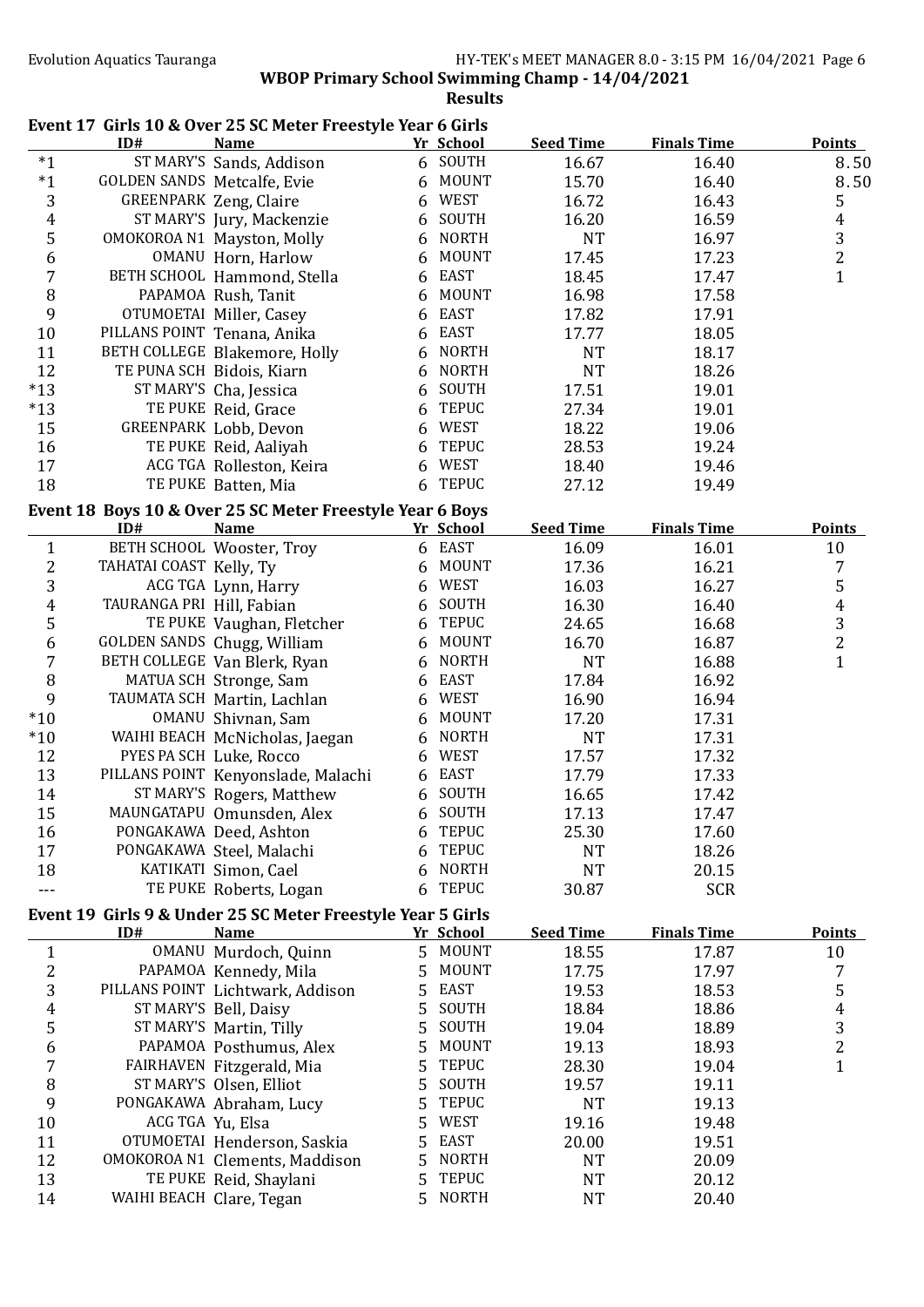|                         |                            | (Event 19 Girls 9 & Under 25 SC Meter Freestyle Year 5 Girls)            |   |                      |                  |                             |                  |
|-------------------------|----------------------------|--------------------------------------------------------------------------|---|----------------------|------------------|-----------------------------|------------------|
| 15                      | ID#                        | <b>Name</b><br>BETH COLLEGE Copeland, Sonja                              |   | Yr School<br>5 NORTH | <b>Seed Time</b> | <b>Finals Time</b><br>20.49 | <b>Points</b>    |
|                         |                            |                                                                          |   | 5 WEST               | 23.67            |                             |                  |
| 16                      |                            | PYES PA SCH McLeod, Olivia                                               |   | 5 EAST               | 20.68            | 20.80                       |                  |
| 17                      | PILLANS POINT Ruthe, Daisy |                                                                          |   |                      | 20.77            | 20.91                       |                  |
| $-$ --                  |                            | TAURIKO SCH Parish, Siani                                                |   | 5 WEST               | 21.04            | <b>NS</b>                   |                  |
|                         | ID#                        | Event 20 Boys 9 & Under 25 SC Meter Freestyle Year 5 Boys<br><b>Name</b> |   | Yr School            | <b>Seed Time</b> | <b>Finals Time</b>          | <b>Points</b>    |
| $\mathbf{1}$            |                            | GOLDEN SANDS Jackson, Mason                                              |   | 5 MOUNT              | 17.16            | 17.03                       | 10               |
| $\overline{\mathbf{c}}$ |                            | MATUA SCH Yuan, Jacob                                                    | 5 | <b>EAST</b>          | 17.50            | 17.39                       | 7                |
| 3                       | TAHATAI COAST O'Fee, Eli   |                                                                          | 5 | <b>MOUNT</b>         | 17.10            | 17.60                       | 5                |
| 4                       |                            | OTUMOETAI Vanvliet, Carter                                               | 5 | <b>EAST</b>          | 19.71            | 17.75                       | $\overline{4}$   |
| 5                       |                            | TAURANGA PRI Cresswell, Timothy                                          | 5 | SOUTH                | 17.89            | 18.83                       | 3                |
|                         |                            |                                                                          | 5 | <b>NORTH</b>         | <b>NT</b>        |                             | $\overline{2}$   |
| 6                       |                            | WAIHI EAST Muir, Harrison                                                | 5 | <b>MOUNT</b>         |                  | 18.84                       |                  |
| 7                       |                            | OMANU Tod, Arlo                                                          |   | <b>EAST</b>          | 18.20            | 19.13                       | $\mathbf{1}$     |
| $\, 8$                  | PILLANS POINT Timms, Levi  |                                                                          | 5 |                      | 19.21            | 19.59                       |                  |
| 9                       |                            | PONGAKAWA Hogan, Cooper                                                  | 5 | <b>TEPUC</b>         | 29.61            | 19.60                       |                  |
| $10\,$                  |                            | ACG TGA Pengally, Leo                                                    | 5 | WEST                 | 18.24            | 19.66                       |                  |
| 11                      |                            | ST MARY'S Page, Max                                                      | 5 | SOUTH                | 19.87            | 19.79                       |                  |
| 12                      |                            | WAIHI EAST Peka, Paitoa                                                  | 5 | <b>NORTH</b>         | <b>NT</b>        | 20.69                       |                  |
| ---                     |                            | OMOKOROA N1 Haden, William                                               | 5 | <b>NORTH</b>         | <b>NT</b>        | DQ 20.35                    |                  |
| $---$                   | MAUNGATAPU Kenny, Jai      |                                                                          | 5 | SOUTH                | 18.91            | <b>NS</b>                   |                  |
|                         |                            | Event 21 Girls 10 & Over 100 SC Meter IM Year 6 Girls                    |   |                      |                  |                             |                  |
|                         | ID#                        | <b>Name</b>                                                              |   | Yr School            | <b>Seed Time</b> | <b>Finals Time</b>          | <b>Points</b>    |
| $\mathbf{1}$            |                            | GOLDEN SANDS Metcalfe, Evie                                              |   | 6 MOUNT              | 1:28.63          | 1:27.70                     | 10               |
| $\overline{2}$          |                            | ST MARY'S Sands, Addison                                                 |   | 6 SOUTH              | 1:39.14          | 1:34.29                     | 7                |
| $*3$                    |                            | ST MARY'S Jury, Mackenzie                                                |   | 6 SOUTH              | 1:35.17          | 1:34.51                     | 4.50             |
| $*3$                    |                            | <b>GREENPARK Zeng, Claire</b>                                            | 6 | <b>WEST</b>          | 1:37.94          | 1:34.51                     | 4.50             |
| 5                       |                            | OMOKOROA N1 Mayston, Molly                                               | 6 | <b>NORTH</b>         | <b>NT</b>        | 1:41.61                     | $\sqrt{3}$       |
| 6                       |                            | OMANU Horn, Harlow                                                       | 6 | <b>MOUNT</b>         | 1:50.19          | 1:42.90                     | $\overline{c}$   |
| $\overline{7}$          |                            | OMOKOROA N1 Dresner, Renee                                               | 6 | <b>NORTH</b>         | <b>NT</b>        | 1:43.01                     | $\mathbf{1}$     |
| 8                       |                            | TAURANGA PRI Masey, Chiara                                               | 6 | SOUTH                | 1:45.23          | 1:43.35                     |                  |
| 9                       |                            | TE PUNA SCH Bidois, Kiarn                                                | 6 | <b>NORTH</b>         | <b>NT</b>        | 1:47.98                     |                  |
| $10\,$                  |                            | OTUMOETAI Miller, Casey                                                  | 6 | EAST                 | 1:54.00          | 1:51.10                     |                  |
| 11                      |                            | OTUMOETAI Bryant, Ava                                                    | 6 | <b>EAST</b>          | 1:57.00          | 1:53.55                     |                  |
| 12                      |                            | TE PUKE Reid, Grace                                                      | 6 | <b>TEPUC</b>         | 2:54.03          | 2:01.39                     |                  |
| ---                     |                            | TE AKAU KI Silvester, Charlotte                                          | 6 | MOUNT                | 1:47.90          | DQ 1:44.86                  |                  |
|                         |                            | PILLANS POINT Tenana, Anika                                              | 6 | <b>EAST</b>          | 1:51.00          | DQ 1:46.55                  |                  |
|                         |                            | PONGAKAWA Long, Danielle                                                 | 6 | <b>TEPUC</b>         | 3:15.21          | DQ 2:07.42                  |                  |
|                         |                            | TE PUKE Lyford, Penny                                                    | 6 | <b>TEPUC</b>         | 3:16.84          | DQ 2:10.47                  |                  |
|                         |                            | Event 22 Boys 10 & Over 100 SC Meter IM Year 6 Boys                      |   |                      |                  |                             |                  |
|                         | ID#                        | <b>Name</b>                                                              |   | Yr School            | <b>Seed Time</b> | <b>Finals Time</b>          | <b>Points</b>    |
| $\mathbf{1}$            |                            | GOLDEN SANDS Chugg, William                                              |   | 6 MOUNT              | 1:38.00          | 1:33.64                     | 10               |
| $\overline{\mathbf{c}}$ | TAURANGA PRI Hill, Fabian  |                                                                          | 6 | SOUTH                | 1:39.38          | 1:34.85                     | 7                |
| 3                       |                            | BETH SCHOOL Wooster, Troy                                                | 6 | <b>EAST</b>          | 1:37.00          | 1:36.61                     | 5                |
| 4                       |                            | MAUNGATAPU Omunsden, Alex                                                | 6 | SOUTH                | 1:40.91          | 1:39.10                     | $\boldsymbol{4}$ |
| 5                       |                            | OTUMOETAI Cummings, William                                              | 6 | <b>EAST</b>          | 1:42.00          | 1:40.29                     | $\frac{3}{2}$    |
| 6                       |                            | TAUMATA SCH Martin, Lachlan                                              | 6 | WEST                 | 1:44.23          | 1:43.70                     |                  |
| 7                       |                            | OTUMOETAI Baveystock, Ryan                                               | 6 | EAST                 | 1:46.00          | 1:45.19                     | $\mathbf{1}$     |
| 8                       |                            | PONGAKAWA Deed, Ashton                                                   | 6 | <b>TEPUC</b>         | 2:33.12          | 1:47.29                     |                  |
| 9                       |                            | TE PUKE Vaughan, Fletcher                                                | 6 | <b>TEPUC</b>         | 2:38.19          | 1:47.60                     |                  |
| 10                      |                            | OMOKOROA N1 Richardson, Charlie                                          | 6 | <b>NORTH</b>         | NT               | 1:48.02                     |                  |
| 11                      |                            | MATAHUI Ellis, Sam                                                       | 6 | <b>NORTH</b>         | <b>NT</b>        | 1:52.20                     |                  |
| 12                      |                            | BETH COLLEGE Tang, Geoffrey                                              | 6 | <b>NORTH</b>         | NT               | 1:54.31                     |                  |
| 13                      |                            | TE PUKE Harris, Jayden                                                   | 6 | <b>TEPUC</b>         | 2:56.60          | 1:55.57                     |                  |
| ---                     |                            | ACG TGA Lynn, Harry                                                      | 6 | <b>WEST</b>          | 1:46.92          | DQ 1:39.93                  |                  |
| ---                     |                            | PYES PA SCH Hansson, Noa                                                 | 6 | WEST                 | 1:57.82          | <b>NS</b>                   |                  |
|                         |                            |                                                                          |   |                      |                  |                             |                  |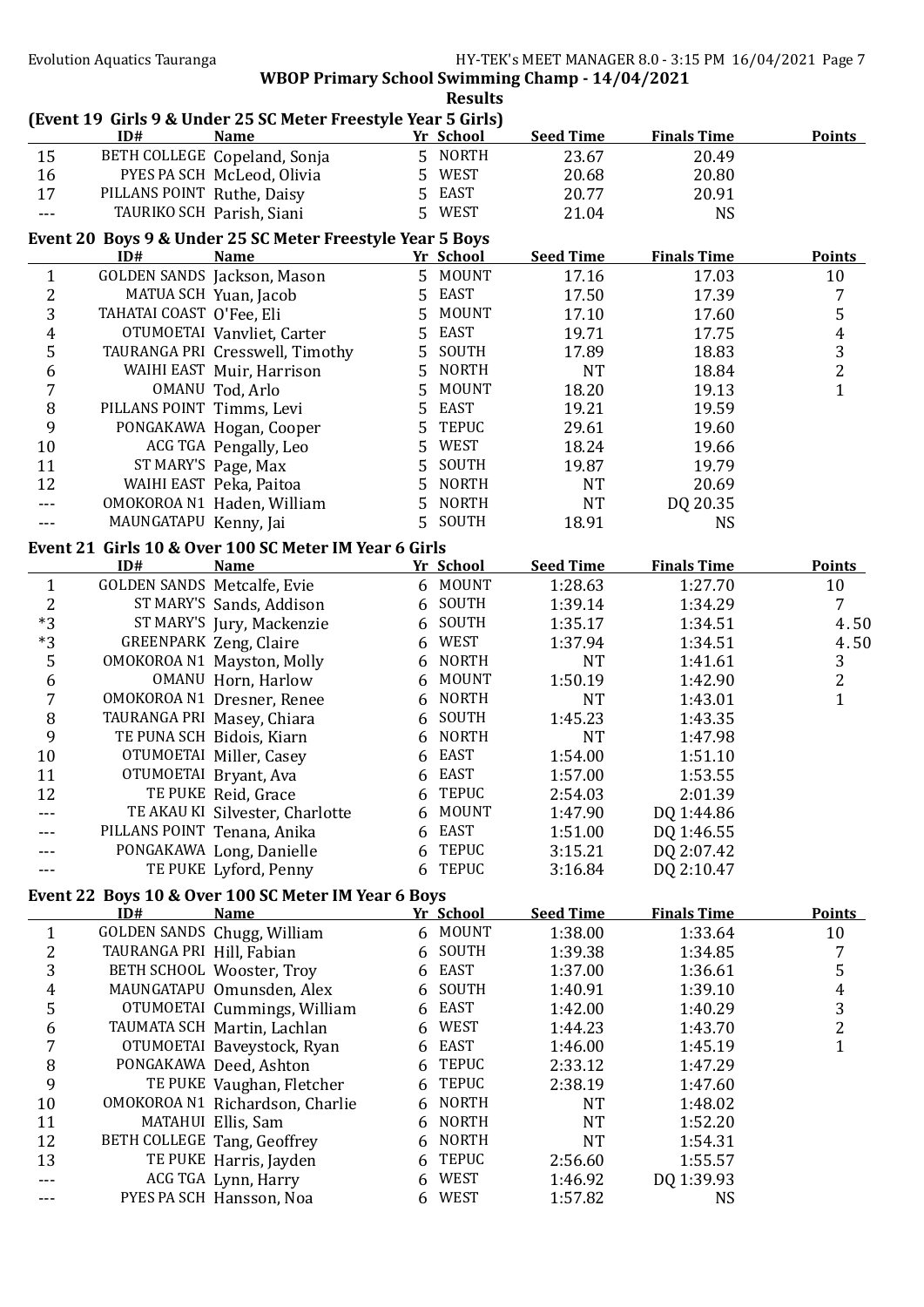|                         |                               |                                                                      | <b>Results</b>              |                  |                    |                  |
|-------------------------|-------------------------------|----------------------------------------------------------------------|-----------------------------|------------------|--------------------|------------------|
|                         | ID#                           | (Event 22 Boys 10 & Over 100 SC Meter IM Year 6 Boys)<br><b>Name</b> | Yr School                   | <b>Seed Time</b> | <b>Finals Time</b> | <b>Points</b>    |
|                         |                               | ST MARY'S Rogers, Matthew                                            | 6 SOUTH                     | 1:42.91          | <b>NS</b>          |                  |
|                         |                               | Event 23 Girls 9 & Under 100 SC Meter IM Year 5 Girls                |                             |                  |                    |                  |
|                         | ID#                           | <b>Name</b>                                                          | Yr School                   | <b>Seed Time</b> | <b>Finals Time</b> | <b>Points</b>    |
| $\mathbf{1}$            |                               | PAPAMOA Kennedy, Mila                                                | 5 MOUNT                     | 1:44.95          | 1:47.48            | 10               |
| $\overline{c}$          | ACG TGA Yu, Elsa              |                                                                      | 5<br>WEST                   | 1:49.88          | 1:47.83            | 7                |
| 3                       |                               | PILLANS POINT Lichtwark, Addison                                     | 5<br><b>EAST</b>            | 1:56.00          | 1:48.03            | 5                |
| 4                       |                               | PAPAMOA Posthumus, Alex                                              | 5<br><b>MOUNT</b>           | 1:54.30          | 1:51.05            | $\overline{4}$   |
| 5                       |                               | BETH COLLEGE Copeland, Sonja                                         | 5<br><b>NORTH</b>           | 1:58.41          | 1:52.33            | 3                |
| 6                       |                               | GOLDEN SANDS Walter, Phoebe                                          | 5<br><b>MOUNT</b>           | 1:59.94          | 1:53.47            | $\overline{c}$   |
| 7                       |                               | OTUMOETAI Henderson, Saskia                                          | <b>EAST</b><br>5            | 1:57.00          | 1:56.01            | $\mathbf{1}$     |
| 8                       |                               | MAUNGATAPU Omunsden, Zoe                                             | 5<br>SOUTH                  | 1:57.08          | 2:00.51            |                  |
| 9                       |                               | PYES PA SCH McLeod, Olivia                                           | 5<br>WEST                   | 2:04.96          | 2:01.10            |                  |
| 10                      |                               | FAIRHAVEN Fitzgerald, Mia                                            | 5<br><b>TEPUC</b>           | 2:51.23          | 2:04.79            |                  |
| 11                      |                               | PONGAKAWA Abraham, Lucy                                              | 5<br><b>TEPUC</b>           | 3:13.69          | 2:08.51            |                  |
| 12                      |                               | MATUA SCH Carson, Holly                                              | 5<br><b>EAST</b>            | 2:24.00          | 2:09.17            |                  |
| 13                      |                               | ST MARY'S Bywater-Lutman, Alison                                     | 5<br>SOUTH                  | 2:13.46          | 2:10.86            |                  |
|                         |                               | ST MARY'S Bell, Daisy                                                | 5<br>SOUTH                  | 1:56.59          | <b>NS</b>          |                  |
|                         |                               | Event 24 Boys 9 & Under 100 SC Meter IM Year 5 Boys                  |                             |                  |                    |                  |
|                         | ID#                           | <b>Name</b>                                                          | Yr School                   | <b>Seed Time</b> | <b>Finals Time</b> | <b>Points</b>    |
| $\mathbf{1}$            |                               | MATUA SCH Yuan, Jacob                                                | 5 EAST                      | 1:37.00          | 1:35.78            | 10               |
| $\overline{\mathbf{c}}$ |                               | OMANU Tetai Tenas, Eloi                                              | 5<br>MOUNT                  | 1:46.16          | 1:41.61            | 7                |
| 3                       | TAHATAI COAST Aitchison, Taj  |                                                                      | 5<br><b>MOUNT</b>           | 1:56.20          | 1:52.11            | 5                |
| 4                       |                               | PONGAKAWA Hogan, Cooper                                              | 5<br><b>TEPUC</b>           | 2:53.13          | 1:54.89            | $\boldsymbol{4}$ |
| 5                       |                               | MATUA SCH Hutchison, Kieran                                          | 5<br><b>EAST</b>            | 2:06.00          | 1:55.40            | 3                |
|                         |                               | GOLDEN SANDS Jackson, Mason                                          | 5<br><b>MOUNT</b>           | 1:40.38          | DQ 1:37.23         |                  |
|                         |                               | TAURANGA PRI Cresswell, Timothy                                      | 5<br>SOUTH                  | 1:50.29          | DQ 1:53.63         |                  |
|                         |                               | ACG TGA Pengally, Leo                                                | <b>WEST</b><br>5            | 2:04.28          | DQ 1:55.16         |                  |
|                         |                               | OMOKOROA N1 Bradford, George                                         | <b>NORTH</b><br>$5^{\circ}$ | <b>NT</b>        | DQ 1:59.35         |                  |
|                         |                               | Event 25 Girls 100 SC Meter Freestyle Relay Year 5 & 6 Girls         |                             |                  |                    |                  |
|                         |                               | <b>Team</b>                                                          | Relay                       | <b>Seed Time</b> | <b>Finals Time</b> | <b>Points</b>    |
| $\mathbf{1}$            |                               | <b>Mount Cluster Purple</b>                                          | $\boldsymbol{A}$            | <b>NT</b>        | 1:13.83            | 10               |
| $\overline{\mathbf{c}}$ |                               | South Cluster Orange                                                 | A                           | <b>NT</b>        | 1:16.05            | 7                |
| $\overline{3}$          |                               | East Red                                                             | A                           | <b>NT</b>        | 1:19.41            | 5                |
| 4                       |                               | North Cluster Yellow                                                 | A                           | <b>NT</b>        | 1:19.57            | 4                |
| 5                       |                               | West Green                                                           | A                           | <b>NT</b>        | 1:23.18            | 3                |
| 6                       |                               | Te Puke Cluster Blue                                                 | A                           | <b>NT</b>        | 1:24.03            | $\overline{2}$   |
|                         |                               | Event 26 Boys 100 SC Meter Freestyle Relay Year 5 & 6 Boys           |                             |                  |                    |                  |
|                         |                               | <b>Team</b>                                                          | <b>Relay</b>                | <b>Seed Time</b> | <b>Finals Time</b> | Points           |
| $\mathbf{1}$            |                               | <b>Mount Cluster Purple</b>                                          | A                           | <b>NT</b>        | 1:13.17            | 10               |
| $\overline{c}$          |                               | <b>East Red</b>                                                      | A                           | <b>NT</b>        | 1:14.65            | 7                |
| 3                       |                               | West Green                                                           | A                           | <b>NT</b>        | 1:19.63            | 5                |
| $\boldsymbol{4}$        |                               | North Cluster Yellow                                                 | A                           | <b>NT</b>        | 1:20.44            | 4                |
| 5                       |                               | Te Puke Cluster Blue                                                 | A                           | <b>NT</b>        | 1:22.23            | 3                |
|                         |                               | South Cluster Orange                                                 | A                           | <b>NT</b>        | DQ 1:16.43         |                  |
|                         |                               | Event 27 Girls 10 & Over 50 SC Meter Backstroke Year 6 Girls         |                             |                  |                    |                  |
|                         | ID#                           | <b>Name</b>                                                          | Yr School                   | <b>Seed Time</b> | <b>Finals Time</b> | <b>Points</b>    |
| $\mathbf{1}$            | GOLDEN SANDS Metcalfe, Evie   |                                                                      | 6 MOUNT                     | 42.19            | 40.95              | 10               |
| 2                       | <b>GREENPARK Zeng, Claire</b> |                                                                      | <b>WEST</b><br>6            | 45.27            | 42.45              | 7                |
| 3                       |                               | ST MARY'S Sands, Addison                                             | SOUTH<br>6                  | 45.72            | 42.58              | 5                |
| 4                       |                               | ST MARY'S Jury, Mackenzie                                            | SOUTH<br>6                  | 45.16            | 42.88              | $\boldsymbol{4}$ |
| 5                       | TAURANGA PRI Masey, Chiara    |                                                                      | SOUTH<br>6                  | 46.61            | 45.02              | 3                |
| 6                       | PILLANS POINT Tenana, Anika   |                                                                      | <b>EAST</b><br>6            | 47.37            | 46.23              | $\overline{c}$   |
| 7                       |                               | OMOKOROA N1 Dresner, Renee                                           | <b>NORTH</b><br>6           | 50.65            | 47.35              | $\mathbf{1}$     |
| 8                       |                               | OMANU Courtney, Lyla                                                 | <b>MOUNT</b><br>6           | 49.62            | 47.45              |                  |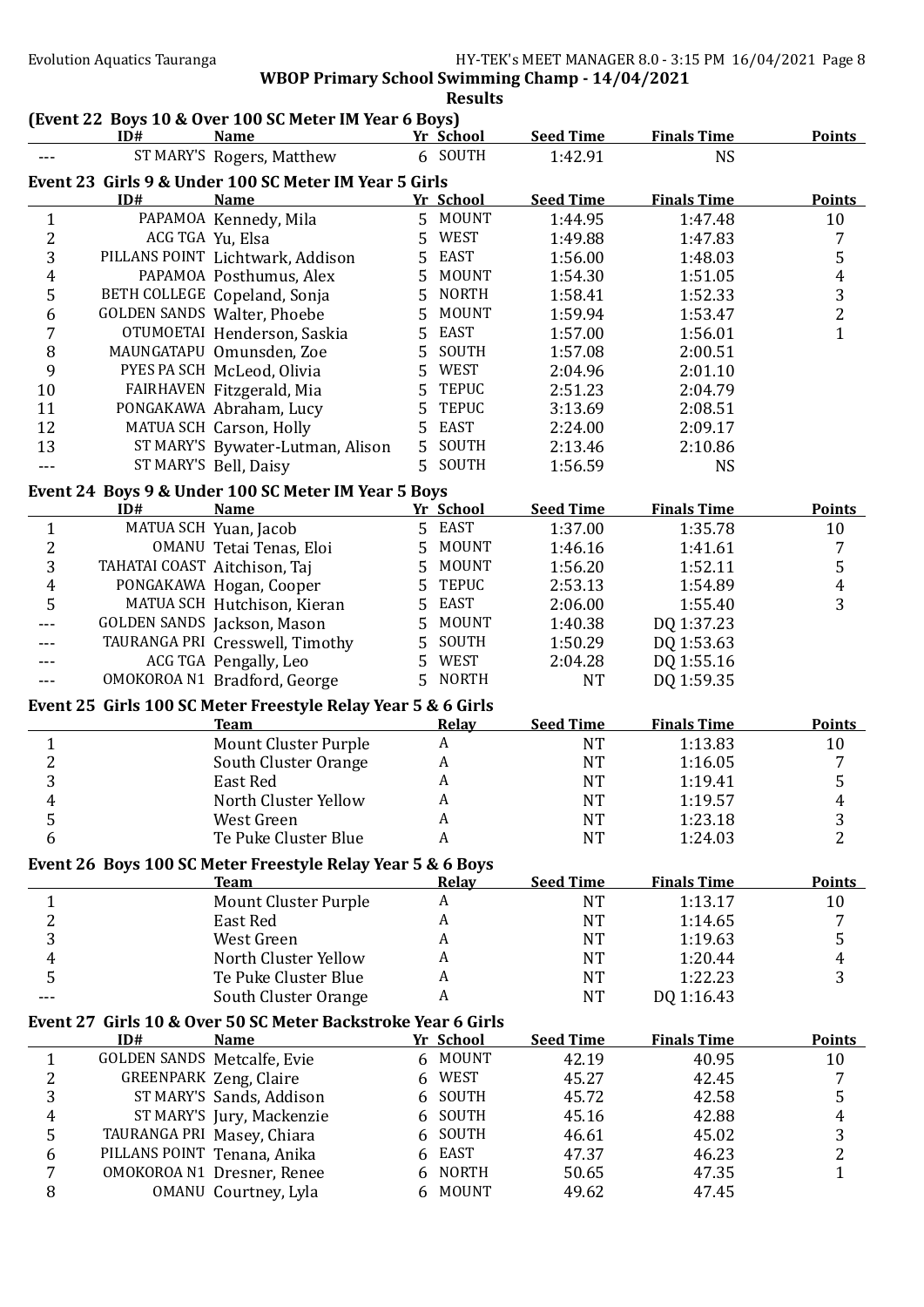|                |                              | (Event 27 Girls 10 & Over 50 SC Meter Backstroke Year 6 Girls) |   | nesults                |                  |                    |                |
|----------------|------------------------------|----------------------------------------------------------------|---|------------------------|------------------|--------------------|----------------|
|                | ID#                          | <b>Name</b>                                                    |   | Yr School              | <b>Seed Time</b> | <b>Finals Time</b> | <b>Points</b>  |
| 9              |                              | GREENPARK Lobb, Devon                                          |   | 6 WEST                 | 49.51            | 47.52              |                |
| $10\,$         | BETH COLLEGE Lewis, Ellie    |                                                                |   | 6 NORTH                | 48.02            | 47.83              |                |
| 11             |                              | PAPAMOA King, Annabel                                          |   | 6 MOUNT                | 49.17            | 48.26              |                |
| 12             |                              | BETH SCHOOL Hammond, Stella                                    | 6 | EAST                   | 51.62            | 49.52              |                |
| 13             |                              | OTUMOETAI Miller, Casey                                        | 6 | <b>EAST</b>            | 50.01            | 50.52              |                |
| 14             |                              | OMOKOROA N1 Mayston, Molly                                     | 6 | <b>NORTH</b>           | <b>NT</b>        | 50.83              |                |
| 15             |                              | ACG TGA Rolleston, Keira                                       | 6 | <b>WEST</b>            | 52.33            | 52.89              |                |
| 16             |                              | TE PUKE Lyford, Penny                                          | 6 | <b>TEPUC</b>           | 1:24.12          | 54.15              |                |
| 17             |                              | TE PUKE Reid, Grace                                            | 6 | <b>TEPUC</b>           | 1:23.19          | 58.03              |                |
| 18             |                              | TE PUKE Fowler, Grace                                          |   | 6 TEPUC                | 1:20.25          | 1:00.59            |                |
|                |                              | Event 28 Boys 10 & Over 50 SC Meter Backstroke Year 6 Boys     |   |                        |                  |                    |                |
|                | ID#                          | <b>Name</b>                                                    |   | Yr School              | <b>Seed Time</b> | <b>Finals Time</b> | <b>Points</b>  |
| $\mathbf{1}$   |                              | GOLDEN SANDS Chugg, William                                    |   | 6 MOUNT                | 45.41            | 43.78              | 10             |
| $\overline{c}$ | TAURANGA PRI Hill, Fabian    |                                                                | 6 | SOUTH                  | 44.75            | 43.84              | 7              |
| 3              |                              | BETH SCHOOL Wooster, Troy                                      | 6 | EAST                   | 45.21            | 44.90              | 5              |
| 4              |                              | TAUMATA SCH Martin, Lachlan                                    | 6 | WEST                   | 46.77            | 45.19              | $\overline{4}$ |
| 5              |                              | ST MARY'S Rogers, Matthew                                      | 6 | SOUTH                  | 46.60            | 45.48              | $\frac{3}{2}$  |
| 6              |                              | OTUMOETAI Cummings, William                                    | 6 | <b>EAST</b>            | 47.60            | 45.77              |                |
| 7              |                              | BETH SCHOOL Gallagher, Cody                                    | 6 | <b>EAST</b>            | 51.19            | 45.86              | $\mathbf{1}$   |
| 8              |                              | OMANU Shivnan, Sam                                             | 6 | <b>MOUNT</b>           | 47.56            | 46.98              |                |
| 9              |                              | ACG TGA Lynn, Harry                                            | 6 | WEST                   | 49.04            | 47.35              |                |
| 10             |                              | MAUNGATAPU Omunsden, Alex                                      | 6 | SOUTH                  | 48.55            | 47.97              |                |
| 11             |                              | OMOKOROA N1 Davies, Tysen                                      | 6 | <b>NORTH</b>           | 53.88            | 48.26              |                |
| 12             | TAHATAI COAST Borman, Toby   |                                                                | 6 | <b>MOUNT</b>           | 49.44            | 48.43              |                |
| 13             |                              | MATAHUI Ellis, Sam                                             |   | 6 NORTH                | <b>NT</b>        | 49.77              |                |
| 14             |                              | PONGAKAWA Deed, Ashton                                         | 6 | <b>TEPUC</b>           | 1:10.14          | 49.94              |                |
| 15             |                              | BETH COLLEGE Van Blerk, Ryan                                   |   | 6 NORTH                | <b>NT</b>        | 50.17              |                |
| 16             |                              | PONGAKAWA Steel, Malachi                                       | 6 | <b>TEPUC</b>           | 1:11.38          | 50.45              |                |
| 17             |                              | TE PUKE Vaughan, Fletcher                                      |   | 6 TEPUC                | 1:14.72          | 58.29              |                |
|                |                              | Event 29 Girls 9 & Under 50 SC Meter Backstroke Year 5 Girls   |   |                        |                  |                    |                |
|                | ID#                          | <b>Name</b>                                                    |   | Yr School              | <b>Seed Time</b> | <b>Finals Time</b> | Points         |
| $\mathbf{1}$   |                              | PAPAMOA Kennedy, Mila                                          |   | 5 MOUNT                | 50.14            | 52.17              | 10             |
| $\overline{c}$ | ACG TGA Yu, Elsa             |                                                                |   | 5 WEST                 | 50.52            | 52.37              | 7              |
| 3              |                              | FAIRHAVEN Fitzgerald, Mia                                      |   | 5 TEPUC                | 1:13.22          | 52.58              | 5              |
| 4              |                              | BETH COLLEGE Copeland, Sonja                                   |   | 5 NORTH                | 50.47            | 53.25              | $\overline{4}$ |
| 5              |                              | OTUMOETAI Henderson, Saskia                                    | 5 | EAST                   | 53.31            | 53.34              | $\frac{3}{2}$  |
| 6              |                              | TAURANGA PRI Donaldson, Jorja                                  | 5 | SOUTH                  | 56.03            | 54.07              |                |
| 7              |                              | OTUMOETAI Scholes, Bailey                                      | 5 | <b>EAST</b>            | 55.78            | 55.00              | $\mathbf{1}$   |
| 8              | PILLANS POINT Jarratt, Pippa |                                                                | 5 | <b>EAST</b>            | <b>NT</b>        | 55.88              |                |
| 9              |                              | <b>GOLDEN SANDS Walter, Phoebe</b>                             | 5 | <b>MOUNT</b>           | 56.40            | 56.17              |                |
| 10             |                              | TAURIKO SCH Taylor, Olivia                                     | 5 | WEST                   | 1:00.42          | 58.01              |                |
| 11             |                              | PONGAKAWA Gordon, Alexia                                       | 5 | <b>TEPUC</b>           | 1:29.72          | 58.56              |                |
| 12             |                              | MAUNGATAPU Omunsden, Zoe                                       | 5 | SOUTH                  | 56.56            | 58.62              |                |
| 13             | WAIHI BEACH Shave, Zoe       |                                                                | 5 | <b>NORTH</b>           | <b>NT</b>        | 58.90              |                |
|                |                              | PAPAMOA Posthumus, Alex                                        | 5 | MOUNT                  | 50.01            | DQ 51.69           |                |
|                |                              | OMOKOROA N1 Clements, Maddison                                 | 5 | <b>NORTH</b>           | NT               | DQ 55.40           |                |
|                |                              | ST MARY'S Bywater-Lutman, Alison                               | 5 | SOUTH                  | 55.61            | DQ 55.73           |                |
|                |                              | PONGAKAWA Abraham, Lucy                                        | 5 | <b>TEPUC</b>           | 1:22.49          | <b>NS</b>          |                |
|                |                              | Event 30 Boys 9 & Under 50 SC Meter Backstroke Year 5 Boys     |   |                        |                  |                    |                |
|                | ID#                          | <b>Name</b>                                                    |   | Yr School              | <b>Seed Time</b> | <b>Finals Time</b> | <b>Points</b>  |
| $\mathbf{1}$   |                              | GOLDEN SANDS Jackson, Mason                                    |   | 5 MOUNT                | 44.62            | 43.66              | 10             |
| 2              |                              | MATUA SCH Yuan, Jacob                                          | 5 | EAST                   | 46.10            | 44.89              | 7              |
| 3              |                              | OMANU Tetai Tenas, Eloi                                        | 5 | <b>MOUNT</b>           | 47.38            | 46.43              | 5              |
| $\overline{4}$ |                              | OTUMOETAI Farquhar, Nate                                       | 5 | <b>EAST</b><br>5 SOUTH | 55.62            | 51.39              | 4              |
| 5              |                              | TAURANGA PRI Cresswell, Timothy                                |   |                        | 52.38            | 51.49              | 3              |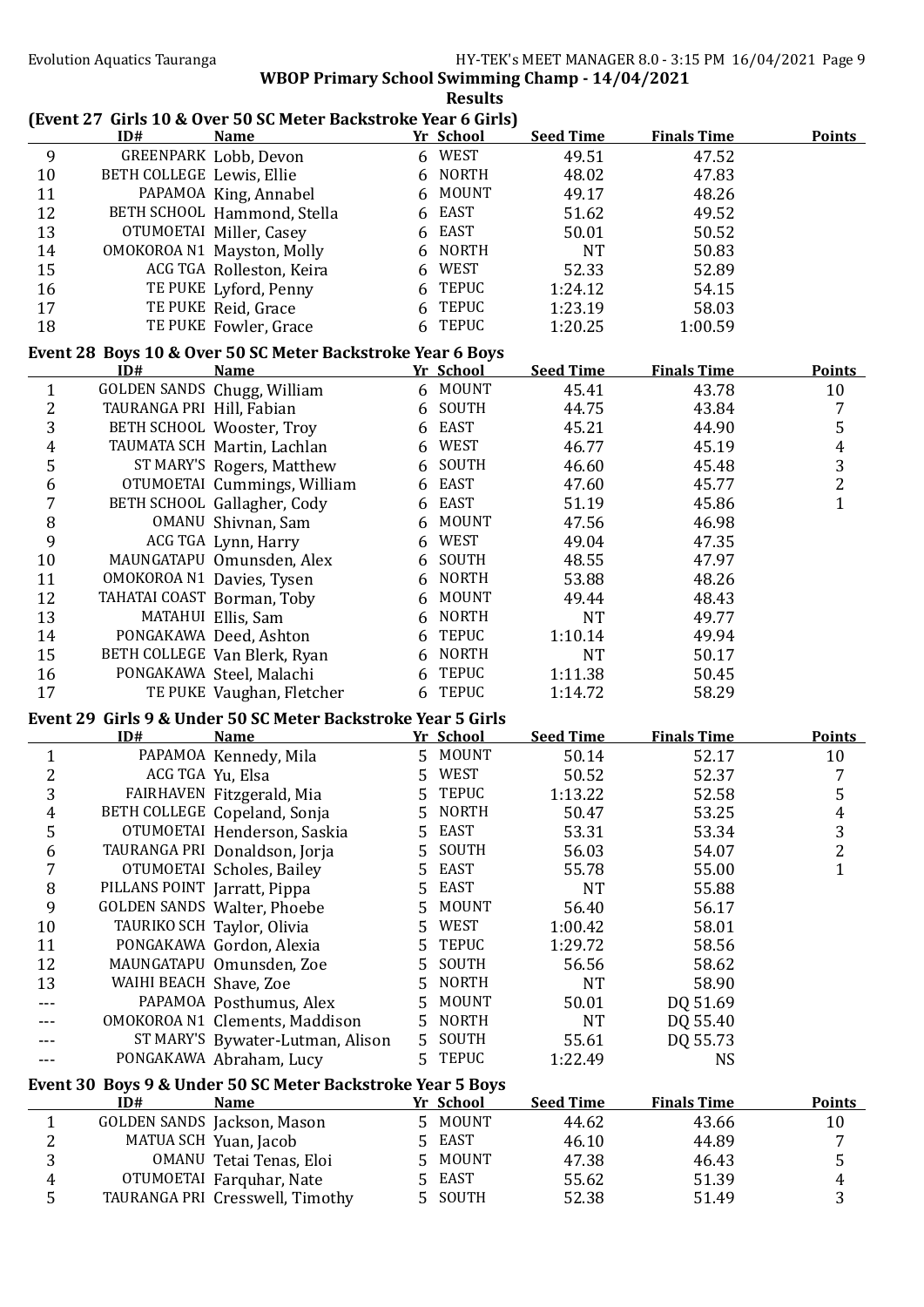|                         |                                 | (Event 30 Boys 9 & Under 50 SC Meter Backstroke Year 5 Boys)               |    |              |                  |                    |                  |
|-------------------------|---------------------------------|----------------------------------------------------------------------------|----|--------------|------------------|--------------------|------------------|
|                         | ID#                             | <b>Name</b>                                                                |    | Yr School    | <b>Seed Time</b> | <b>Finals Time</b> | <b>Points</b>    |
| 6                       |                                 | OMOKOROA N1 Bradford, George                                               |    | 5 NORTH      | <b>NT</b>        | 52.67              | $\boldsymbol{2}$ |
| 7                       | TAHATAI COAST Scott, Nathan     |                                                                            | 5  | <b>MOUNT</b> | 53.50            | 52.86              | $\mathbf{1}$     |
| $\, 8$                  |                                 | PONGAKAWA McGettigan, Logan                                                | 5  | <b>TEPUC</b> | 1:24.03          | 54.37              |                  |
| 9                       |                                 | WELCOME BAY Stirling, Malachi                                              | 5  | SOUTH        | 57.43            | 55.78              |                  |
| 10                      |                                 | TAURANGA PRI Warrilow, Micah                                               | 5  | SOUTH        | 59.22            | 56.62              |                  |
| ---                     |                                 | OTUMOETAI Burney, Ollie                                                    | 5  | <b>EAST</b>  | 55.62            | DQ 52.18           |                  |
|                         |                                 | PONGAKAWA Hogan, Cooper                                                    | 5  | <b>TEPUC</b> | <b>NT</b>        | DQ 52.87           |                  |
|                         |                                 | TE PUKE Moses, Kyle                                                        | 5  | <b>TEPUC</b> | 1:29.12          | DQ 58.78           |                  |
|                         |                                 | BETH COLLEGE Staunton, Ryan                                                | 5  | <b>NORTH</b> | <b>NT</b>        | <b>NS</b>          |                  |
|                         | ID#                             | Event 31 Girls 10 & Over 50 SC Meter Freestyle Year 6 Girls<br><b>Name</b> |    | Yr School    | <b>Seed Time</b> | <b>Finals Time</b> | <b>Points</b>    |
| $\mathbf{1}$            | GOLDEN SANDS Metcalfe, Evie     |                                                                            |    | 6 MOUNT      | 34.94            | 34.94              | 10               |
| 2                       |                                 | <b>GREENPARK Zeng, Claire</b>                                              |    | 6 WEST       | 38.73            | 35.81              | 7                |
| 3                       |                                 | ST MARY'S Jury, Mackenzie                                                  |    | 6 SOUTH      | 36.82            | 36.41              | $\mathsf S$      |
| $\overline{4}$          |                                 | ST MARY'S Sands, Addison                                                   |    | 6 SOUTH      | 38.07            | 37.27              | $\pmb{4}$        |
| 5                       |                                 | TAURANGA PRI Masey, Chiara                                                 |    | 6 SOUTH      | 39.37            | 37.69              | 3                |
| 6                       |                                 | PAPAMOA Rush, Tanit                                                        | 6  | <b>MOUNT</b> | 38.26            | 38.10              | $\overline{c}$   |
| $\overline{7}$          | <b>GOLDEN SANDS Reed, Emily</b> |                                                                            | 6  | <b>MOUNT</b> | 40.23            | 39.81              | $\mathbf{1}$     |
| $\, 8$                  |                                 | PILLANS POINT Tenana, Anika                                                |    | EAST         |                  |                    |                  |
| 9                       |                                 |                                                                            | 6  | <b>NORTH</b> | 40.61            | 40.12              |                  |
|                         |                                 | OMOKOROA N1 Mayston, Molly                                                 | 6  | <b>EAST</b>  | <b>NT</b>        | 40.37              |                  |
| $10\,$                  |                                 | OTUMOETAI Miller, Casey                                                    | 6  |              | 40.76            | 41.01              |                  |
| 11                      |                                 | BETH COLLEGE McColl, Sophia                                                | 6  | <b>NORTH</b> | <b>NT</b>        | 41.06              |                  |
| 12                      |                                 | OMOKOROA N1 Dresner, Renee                                                 | 6  | <b>NORTH</b> | 45.20            | 42.31              |                  |
| 13                      |                                 | TE PUKE Batten, Mia                                                        | 6  | <b>TEPUC</b> | 1:02.47          | 42.41              |                  |
| 14                      |                                 | GREENPARK Lobb, Devon                                                      | 6  | WEST         | 43.10            | 43.93              |                  |
| 15                      |                                 | TE PUKE Reid, Aaliyah                                                      | 6  | <b>TEPUC</b> | 1:06.42          | 44.49              |                  |
| 16                      |                                 | PYES PA SCH Laban, Grace                                                   | 6  | <b>WEST</b>  | 45.51            | 45.03              |                  |
| 17                      |                                 | TE PUKE Reid, Grace                                                        | 6  | <b>TEPUC</b> | 1:06.19          | 47.29              |                  |
| $- - -$                 | BETH SCHOOL Lal, Nikita         |                                                                            |    | 6 EAST       | 45.88            | DQ 41.09           |                  |
|                         |                                 | Event 32 Boys 10 & Over 50 SC Meter Freestyle Year 6 Boys                  |    |              |                  |                    |                  |
|                         | ID#                             | <b>Name</b>                                                                |    | Yr School    | <b>Seed Time</b> | <b>Finals Time</b> | <b>Points</b>    |
| $\mathbf{1}$            |                                 | BETH SCHOOL Wooster, Troy                                                  |    | 6 EAST       | 37.01            | 35.55              | 10               |
| $\overline{\mathbf{c}}$ | TAURANGA PRI Hill, Fabian       |                                                                            |    | 6 SOUTH      | 37.84            | 36.05              | 7                |
| 3                       |                                 | GOLDEN SANDS Chugg, William                                                |    | 6 MOUNT      | 37.85            | 36.79              | 5                |
| 4                       |                                 | TAUMATA SCH Martin, Lachlan                                                |    | 6 WEST       | 38.62            | 37.37              | 4                |
| 5                       |                                 | OMANU Shivnan, Sam                                                         | 6  | <b>MOUNT</b> | 39.80            | 38.94              | $\sqrt{3}$       |
| 6                       |                                 | TE PUKE Vaughan, Fletcher                                                  | 6  | <b>TEPUC</b> | 58.00            | 39.17              | $\overline{c}$   |
| $\overline{7}$          | GOLDEN SANDS Park, Charlie      |                                                                            | 6  | <b>MOUNT</b> | 40.06            | 39.41              | $\mathbf{1}$     |
| $\, 8$                  |                                 | PILLANS POINT Faulkner, Ezra                                               | 6  | EAST         | 42.34            | 39.78              |                  |
| 9                       |                                 | ST MARY'S Rogers, Matthew                                                  | 6  | SOUTH        | 39.57            | 39.93              |                  |
| 10                      |                                 | OTUMOETAI Cummings, William                                                | 6  | EAST         | 40.94            | 40.09              |                  |
| 11                      |                                 | TE PUNA SCH Pinkerton, Logan                                               | 6  | <b>NORTH</b> | <b>NT</b>        | 40.33              |                  |
| 12                      |                                 | WAIHI BEACH McNicholas, Jaegan                                             | 6  | <b>NORTH</b> | <b>NT</b>        | 40.48              |                  |
| 13                      |                                 | MAUNGATAPU Omunsden, Alex                                                  | 6  | SOUTH        | 41.65            | 40.63              |                  |
| 14                      |                                 | PONGAKAWA Deed, Ashton                                                     | 6  | <b>TEPUC</b> | 1:00.09          | 41.39              |                  |
| 15                      |                                 | BETH COLLEGE Van Blerk, Ryan                                               | 6  | <b>NORTH</b> | <b>NT</b>        | 42.52              |                  |
| 16                      |                                 | PYES PA SCH Luke, Rocco                                                    | 6  | WEST         | 41.78            | 42.73              |                  |
| 17                      |                                 | PONGAKAWA Ripo, Kayden                                                     | 6  | <b>TEPUC</b> | 1:03.18          | 43.28              |                  |
| ---                     |                                 | PYES PA SCH Hansson, Noa                                                   |    | 6 WEST       | 44.68            | <b>NS</b>          |                  |
|                         |                                 | Event 33 Girls 9 & Under 50 SC Meter Freestyle Year 5 Girls                |    |              |                  |                    |                  |
|                         | ID#                             | <b>Name</b>                                                                |    | Yr School    | <b>Seed Time</b> | <b>Finals Time</b> | <b>Points</b>    |
| $\mathbf{1}$            |                                 | PAPAMOA Kennedy, Mila                                                      |    | 5 MOUNT      | 39.73            | 41.38              | 10               |
| $\overline{\mathbf{c}}$ |                                 | PAPAMOA Posthumus, Alex                                                    | 5  | MOUNT        | 42.84            | 41.97              | 7                |
| 3                       |                                 | OMANU Murdoch, Quinn                                                       | 5  | <b>MOUNT</b> | 43.99            | 43.14              | 5                |
| $\overline{4}$          |                                 | ACG TGA Tallon, Cassie                                                     | 5. | WEST         | 43.56            | 43.27              | $\overline{4}$   |
|                         |                                 |                                                                            |    |              |                  |                    |                  |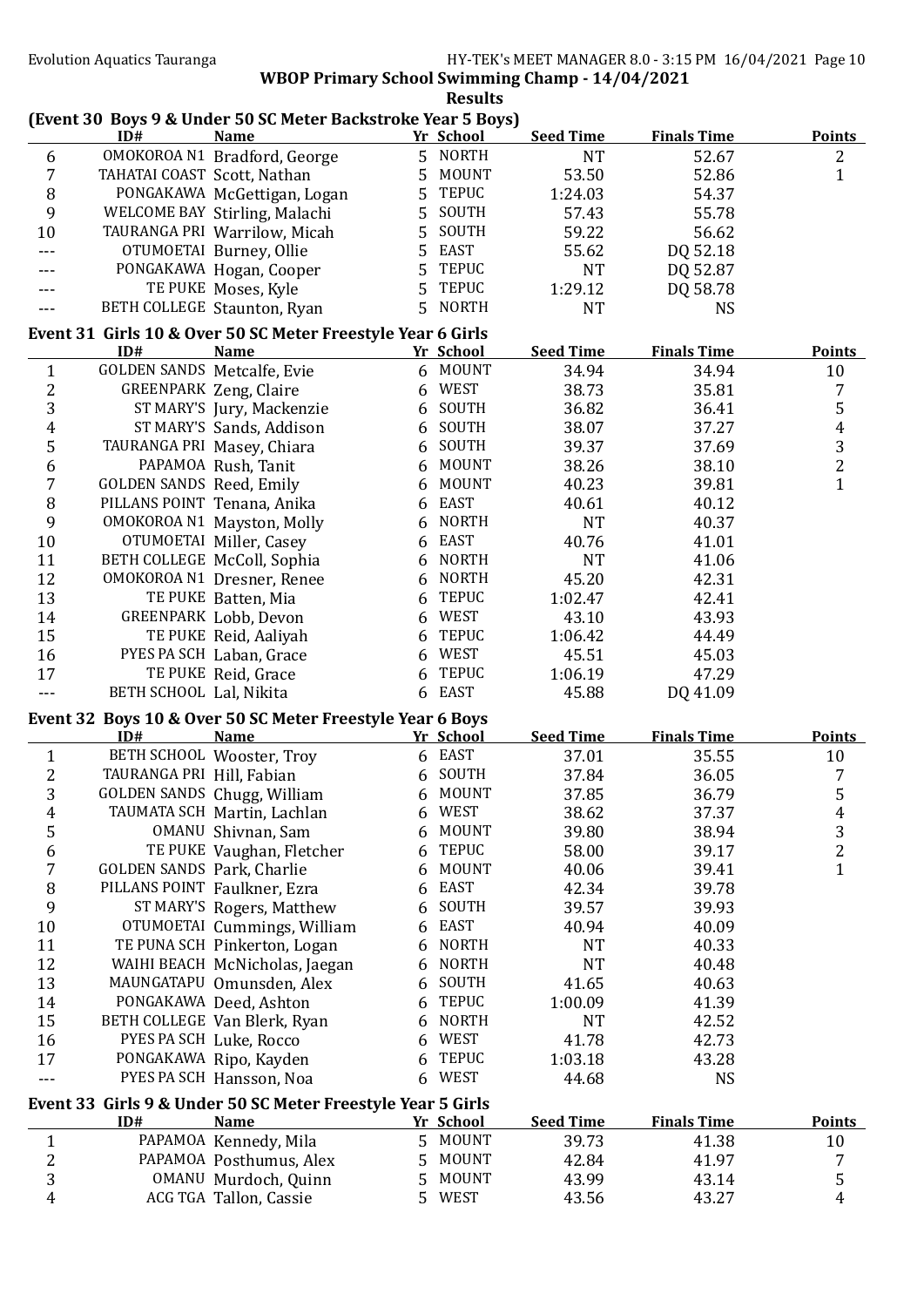|                         |                             |                                                                          |   | <b>Results</b>      |                  |                    |                |
|-------------------------|-----------------------------|--------------------------------------------------------------------------|---|---------------------|------------------|--------------------|----------------|
|                         |                             | (Event 33 Girls 9 & Under 50 SC Meter Freestyle Year 5 Girls)            |   |                     |                  |                    |                |
|                         | ID#                         | <b>Name</b>                                                              |   | Yr School<br>5 WEST | <b>Seed Time</b> | <b>Finals Time</b> | <b>Points</b>  |
| 5                       | ACG TGA Yu, Elsa            | FAIRHAVEN Fitzgerald, Mia                                                | 5 | <b>TEPUC</b>        | 45.27<br>1:02.40 | 44.64<br>44.92     | 3<br>2         |
| 6<br>$\overline{7}$     |                             | PONGAKAWA Abraham, Lucy                                                  | 5 | <b>TEPUC</b>        | 1:06.49          | 45.35              | $\mathbf{1}$   |
| 8                       |                             | MAUNGATAPU Omunsden, Zoe                                                 | 5 | SOUTH               | 43.28            | 45.86              |                |
| 9                       |                             | ST MARY'S Smith, Delilah                                                 | 5 | SOUTH               | 47.34            | 45.97              |                |
| 10                      |                             | BETH COLLEGE Copeland, Sonja                                             | 5 | <b>NORTH</b>        | 52.51            | 47.19              |                |
| 11                      |                             | TAURANGA PRI Donaldson, Jorja                                            | 5 | SOUTH               | 47.08            | 47.67              |                |
| 12                      |                             | OTUMOETAI Scholes, Bailey                                                | 5 | <b>EAST</b>         | 46.27            | 48.06              |                |
| 13                      | WAIHI BEACH Clare, Tegan    |                                                                          | 5 | <b>NORTH</b>        | <b>NT</b>        | 51.12              |                |
|                         |                             | MATUA SCH Duske, Georgia                                                 | 5 | <b>EAST</b>         | 44.00            | DQ 42.24           |                |
| ---                     |                             |                                                                          | 5 | EAST                |                  |                    |                |
|                         |                             | PILLANS POINT Lichtwark, Addison                                         |   | WEST                | 44.60            | DQ 42.81           |                |
| ---                     |                             | TAURIKO SCH Parish, Siani                                                | 5 |                     | 52.21            | <b>NS</b>          |                |
|                         |                             | TE PUKE Reid, Shaylani                                                   |   | 5 TEPUC             | <b>NT</b>        | <b>NS</b>          |                |
|                         | ID#                         | Event 34 Boys 9 & Under 50 SC Meter Freestyle Year 5 Boys<br><b>Name</b> |   | Yr School           | <b>Seed Time</b> | <b>Finals Time</b> | <b>Points</b>  |
| $\mathbf{1}$            |                             | GOLDEN SANDS Jackson, Mason                                              |   | 5 MOUNT             | 38.62            | 38.16              | 10             |
| $\overline{\mathbf{c}}$ |                             | MATUA SCH Yuan, Jacob                                                    | 5 | EAST                | 39.10            | 38.87              | 7              |
| 3                       |                             | OTUMOETAI Burney, Ollie                                                  | 5 | EAST                | 45.40            | 42.07              | 5              |
| 4                       |                             | WAIHI EAST Muir, Harrison                                                | 5 | <b>NORTH</b>        | <b>NT</b>        | 42.18              | $\overline{4}$ |
| 5                       |                             | TAURANGA PRI Cresswell, Timothy                                          | 5 | SOUTH               | 42.82            | 42.67              | 3              |
| $\boldsymbol{6}$        |                             | OMANU Tetai Tenas, Eloi                                                  | 5 | MOUNT               | 40.10            | 42.82              | $\overline{c}$ |
| $\overline{7}$          | TAHATAI COAST Scott, Nathan |                                                                          | 5 | <b>MOUNT</b>        | 43.20            | 43.39              | $\mathbf{1}$   |
|                         |                             |                                                                          |   | <b>NORTH</b>        |                  |                    |                |
| 8                       |                             | WAIHI EAST Morgan, Callum                                                | 5 |                     | <b>NT</b>        | 44.19              |                |
| 9                       |                             | ACG TGA Pengally, Leo                                                    | 5 | <b>WEST</b>         | 46.98            | 44.22              |                |
| 10                      | PILLANS POINT Timms, Levi   |                                                                          | 5 | EAST                | 46.64            | 45.55              |                |
| 11                      |                             | PONGAKAWA Hogan, Cooper                                                  | 5 | <b>TEPUC</b>        | 1:07.26          | 46.92              |                |
| 12                      |                             | ST MARY'S Page, Max                                                      | 5 | SOUTH               | 46.87            | 46.98              |                |
| 13                      |                             | TE PUKE Lochhead, Hadley                                                 | 5 | <b>TEPUC</b>        | 1:10.20          | 49.34              |                |
| 14                      |                             | GREER VILLAGE Johnstone, Jack                                            | 5 | <b>WEST</b>         | 53.32            | 50.81              |                |
| $---$                   |                             | BETH COLLEGE Harvey, Santiago                                            | 5 | <b>NORTH</b>        | <b>NT</b>        | DQ 46.58           |                |
|                         | MAUNGATAPU Kenny, Jai       |                                                                          |   | 5 SOUTH             | 46.83            | <b>NS</b>          |                |
|                         | ID#                         | Event 35 Girls 10 & Over 50 SC Meter Breaststroke Year 6 Girls           |   |                     |                  | <b>Finals Time</b> |                |
|                         |                             | <b>Name</b>                                                              |   | Yr School<br>MOUNT  | <b>Seed Time</b> |                    | <b>Points</b>  |
| $\mathbf{1}$            | GOLDEN SANDS Metcalfe, Evie |                                                                          | 6 | SOUTH               | 45.42            | 46.81              | 10             |
| $\overline{\mathbf{c}}$ |                             | ST MARY'S Cha, Jessica                                                   | 6 |                     | 50.89            | 46.99              | 7              |
| 3                       |                             | OMANU Symes, Maia                                                        | 6 | <b>MOUNT</b>        | 53.45            | 47.94              | 5              |
| $\pmb{4}$               |                             | <b>GREENPARK Zeng, Claire</b>                                            | 6 | <b>WEST</b>         | 52.15            | 50.59              | $\overline{4}$ |
| 5                       |                             | ST MARY'S Jury, Mackenzie                                                | 6 | SOUTH               | 51.71            | 51.75              | 3              |
| 6                       | BETH COLLEGE Lewis, Ellie   |                                                                          | 6 | <b>NORTH</b>        | 51.26            | 52.75              | $\overline{c}$ |
| $\overline{7}$          |                             | ST MARY'S Sands, Addison                                                 | 6 | SOUTH               | 55.18            | 53.33              | $\mathbf{1}$   |
| $\, 8$                  |                             | GREENPARK Lobb, Devon                                                    | 6 | WEST                | 52.15            | 53.43              |                |
| 9                       | BETH COLLEGE Fong, Xun      |                                                                          | 6 | <b>NORTH</b>        | <b>NT</b>        | 55.46              |                |
| 10                      |                             | OMOKOROA N1 Mayston, Molly                                               | 6 | <b>NORTH</b>        | <b>NT</b>        | 55.97              |                |
| 11                      |                             | PAPAMOA King, Annabel                                                    | 6 | <b>MOUNT</b>        | 55.68            | 57.28              |                |
| 12                      | PILLANS POINT Stott, Colbie |                                                                          | 6 | <b>EAST</b>         | 58.67            | 57.64              |                |
| 13                      |                             | PYES PA SCH Laban, Grace                                                 | 6 | WEST                | 59.59            | 58.87              |                |
| 14                      |                             | TE PUKE Gourlay, Ayla                                                    | 6 | <b>TEPUC</b>        | 1:28.04          | 1:02.17            |                |
| 15                      |                             | TE PUKE Reid, Grace                                                      | 6 | <b>TEPUC</b>        | 1:29.12          | 1:04.75            |                |
| 16                      |                             | TE PUKE Fowler, Grace                                                    | 6 | <b>TEPUC</b>        | 1:33.70          | 1:05.76            |                |
| ---                     |                             | MATUA SCH Smith, Takara                                                  | 6 | EAST                | 59.10            | DQ 53.50           |                |
| ---                     | BETH SCHOOL Lal, Nikita     |                                                                          |   | 6 EAST              | 1:01.00          | DQ 57.04           |                |
|                         |                             | Event 36 Boys 10 & Over 50 SC Meter Breaststroke Year 6 Boys             |   |                     |                  |                    |                |
|                         | ID#                         | <b>Name</b>                                                              |   | Yr School           | <b>Seed Time</b> | <b>Finals Time</b> | <b>Points</b>  |
| $\mathbf{1}$            |                             | BETH SCHOOL Wooster, Troy                                                |   | 6 EAST              | 51.08            | 49.04              | 10             |
| $\overline{2}$          |                             | MAUNGATAPU Omunsden, Alex                                                |   | 6 SOUTH             | 51.86            | 51.09              | 7              |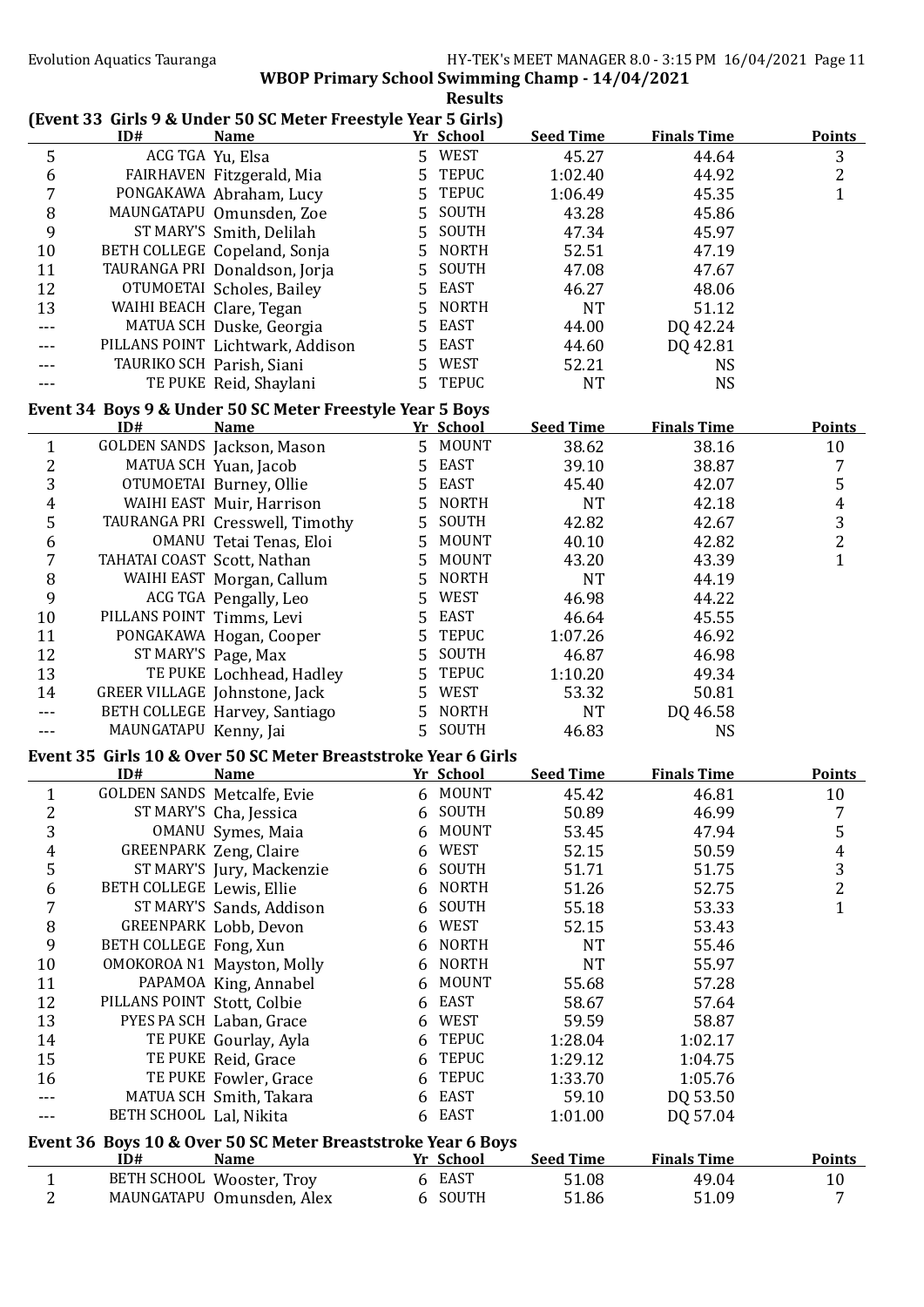|                         |                             | (Event 36 Boys 10 & Over 50 SC Meter Breaststroke Year 6 Boys)                |   |                  |                  |                    |                                            |
|-------------------------|-----------------------------|-------------------------------------------------------------------------------|---|------------------|------------------|--------------------|--------------------------------------------|
|                         | ID#                         | <b>Name</b>                                                                   |   | Yr School        | <b>Seed Time</b> | <b>Finals Time</b> | <b>Points</b>                              |
| 3                       | TAHATAI COAST Kelly, Ty     |                                                                               |   | 6 MOUNT          | 55.28            | 51.49              | 5                                          |
| $\overline{4}$          |                             | OTUMOETAI Baveystock, Ryan                                                    |   | 6 EAST           | <b>NT</b>        | 51.73              | $\overline{4}$                             |
| $\mathsf S$             |                             | GOLDEN SANDS Chugg, William                                                   |   | 6 MOUNT          | 52.22            | 51.98              | $\sqrt{3}$                                 |
| $\boldsymbol{6}$        |                             | PONGAKAWA Steel, Malachi                                                      |   | 6 TEPUC          | 1:15.25          | 53.62              | $\overline{2}$                             |
| $\overline{7}$          | TAURANGA PRI Hill, Fabian   |                                                                               |   | 6 SOUTH          | 52.16            | 53.95              | $\overline{1}$                             |
| 8                       |                             | PILLANS POINT Kenyonslade, Malachi                                            |   | 6 EAST           | 54.26            | 55.18              |                                            |
| $*9$                    |                             | KATIKATI Simon, Cael                                                          |   | 6 NORTH          | <b>NT</b>        | 55.19              |                                            |
| $*9$                    |                             | PONGAKAWA Deed, Ashton                                                        | 6 | <b>TEPUC</b>     | 1:20.50          | 55.19              |                                            |
| 11                      |                             | ACG TGA Lynn, Harry                                                           |   | 6 WEST           | 59.53            | 55.62              |                                            |
| 12                      |                             | OMOKOROA N1 Richardson, Charlie                                               |   | 6 NORTH          | <b>NT</b>        | 56.12              |                                            |
| 13                      | GOLDEN SANDS Park, Charlie  |                                                                               |   | 6 MOUNT          | 56.74            | 56.88              |                                            |
| 14                      |                             | TE PUKE Vaughan, Fletcher                                                     |   | 6 TEPUC          | 1:20.25          | 57.68              |                                            |
| 15                      |                             | ST MARY'S Rogers, Matthew                                                     |   | 6 SOUTH          | 1:01.20          | 59.54              |                                            |
| $\overline{a}$          |                             | WAIHI EAST Smith, Blake                                                       |   | 6 NORTH          | <b>NT</b>        | DQ 58.74           |                                            |
|                         |                             |                                                                               |   |                  |                  |                    |                                            |
|                         | ID#                         | Event 37 Girls 9 & Under 50 SC Meter Breaststroke Year 5 Girls<br><u>Name</u> |   | Yr School        | <b>Seed Time</b> | <b>Finals Time</b> | <b>Points</b>                              |
| $\mathbf{1}$            |                             | GOLDEN SANDS Casley, Sienna                                                   |   | 5 MOUNT          | 57.28            | 54.13              | 10                                         |
| $\sqrt{2}$              |                             | TAHATAI COAST Schweder-Goad, Kiriana                                          | 5 | <b>MOUNT</b>     | 57.65            | 54.92              | 7                                          |
| 3                       |                             | PAPAMOA Posthumus, Alex                                                       | 5 | MOUNT            | 57.39            | 58.56              | 5                                          |
| $\boldsymbol{4}$        |                             | BETH COLLEGE Copeland, Sonja                                                  | 5 | NORTH            | 1:04.64          | 58.68              | $\overline{4}$                             |
| $\mathsf S$             |                             | ACG TGA Tallon, Cassie                                                        | 5 | WEST             |                  | 58.96              |                                            |
|                         | PILLANS POINT Innis, Ara    |                                                                               |   | <b>EAST</b>      | 58.74            |                    | $\frac{3}{2}$                              |
| $\boldsymbol{6}$        |                             |                                                                               | 5 |                  | 1:01.00          | 59.88              | $\mathbf{1}$                               |
| $\overline{7}$          |                             | ST MARY'S Bell, Daisy                                                         | 5 | SOUTH            | 1:02.05          | 1:00.46            |                                            |
| $\, 8$                  |                             | MAUNGATAPU Omunsden, Zoe                                                      | 5 | SOUTH            | 1:02.05          | 1:01.20            |                                            |
| 9                       |                             | ACG TGA Yu, Elsa                                                              | 5 | WEST             | 59.93            | 1:01.26            |                                            |
| 10                      |                             | OMOKOROA N1 Clements, Maddison                                                | 5 | <b>NORTH</b>     | <b>NT</b>        | 1:02.18            |                                            |
| 11                      |                             | ST MARY'S Dumbleton, Evie                                                     | 5 | SOUTH            | 58.64            | 1:02.43            |                                            |
| 12                      |                             | OTUMOETAI Scholes, Bailey                                                     | 5 | EAST             | 55.78            | 1:03.39            |                                            |
| 13                      |                             | FAIRHAVEN Fitzgerald, Mia                                                     | 5 | <b>TEPUC</b>     | 1:33.44          | 1:04.28            |                                            |
| 14                      |                             | TE PUKE Wheeldon, Mikayla                                                     | 5 | <b>TEPUC</b>     | 1:41.88          | 1:07.51            |                                            |
| 15                      |                             | PONGAKAWA Abraham, Lucy                                                       | 5 | <b>TEPUC</b>     | 1:41.15          | 1:10.28            |                                            |
| ---                     |                             | PAHOIA Pattillo, Mackenzie                                                    | 5 | <b>NORTH</b>     | <b>NT</b>        | DQ 55.96           |                                            |
| $---$                   |                             | MATUA SCH Duske, Georgia                                                      |   | 5 EAST           | 1:04.00          | DQ 1:04.34         |                                            |
|                         |                             | Event 38 Boys 9 & Under 50 SC Meter Breaststroke Year 5 Boys                  |   |                  |                  |                    |                                            |
|                         | ID#                         | <u>Name</u>                                                                   |   | <u>Yr School</u> | <b>Seed Time</b> | <b>Finals Time</b> | <b>Points</b>                              |
| $\mathbf{1}$            |                             | MATUA SCH Yuan, Jacob                                                         |   | 5 EAST           | 52.16            | 50.82              | 10                                         |
| $\overline{2}$          |                             | GOLDEN SANDS Jackson, Mason                                                   | 5 | <b>MOUNT</b>     | 52.91            | 52.73              | 7                                          |
| 3                       |                             | OMANU Tetai Tenas, Eloi                                                       | 5 | MOUNT            | 53.85            | 55.03              | 5                                          |
| 4                       | TAHATAI COAST Scott, Nathan |                                                                               | 5 | <b>MOUNT</b>     | 53.99            | 55.09              |                                            |
| 5                       |                             | OTUMOETAI Balmer, Tom                                                         | 5 | <b>EAST</b>      | 58.78            | 56.52              | $\begin{array}{c} 4 \\ 3 \\ 2 \end{array}$ |
| 6                       |                             | ACG TGA Pengally, Leo                                                         | 5 | <b>WEST</b>      | 1:00.30          | 56.76              |                                            |
| $\overline{7}$          |                             | TAURANGA PRI Cresswell, Timothy                                               | 5 | SOUTH            | 1:00.08          | 59.67              | $\mathbf{1}$                               |
| 8                       |                             | OTUMOETAI Farquhar, Nate                                                      | 5 | <b>EAST</b>      | <b>NT</b>        | 1:02.84            |                                            |
| 9                       |                             | PONGAKAWA Hogan, Cooper                                                       | 5 | <b>TEPUC</b>     | 1:30.00          | 1:04.37            |                                            |
| 10                      |                             | OMOKOROA N1 Haden, William                                                    | 5 | <b>NORTH</b>     | <b>NT</b>        | 1:04.40            |                                            |
| 11                      |                             | WELCOME BAY Stirling, Malachi                                                 | 5 | SOUTH            | 1:19.23          | 1:13.41            |                                            |
|                         |                             | PAHOIA Miller, Kees                                                           | 5 | <b>NORTH</b>     | 1:04.73          | DQ 1:01.63         |                                            |
|                         | SELWYN RIDGE Smith, Archie  |                                                                               | 5 | SOUTH            | 1:21.53          | DQ 1:14.76         |                                            |
|                         |                             | OMOKOROA N1 Bradford, George                                                  | 5 | <b>NORTH</b>     | <b>NT</b>        | <b>NS</b>          |                                            |
|                         |                             | Event 39 Mixed 100 SC Meter Freestyle Relay Y5G Y5B Y6G Y6B                   |   |                  |                  |                    |                                            |
|                         |                             | <u>Team</u>                                                                   |   | <b>Relay</b>     | <b>Seed Time</b> | <b>Finals Time</b> | <b>Points</b>                              |
| $\mathbf{1}$            |                             | <b>Mount Cluster Purple</b>                                                   |   | A                | <b>NT</b>        | 1:10.97            | 10                                         |
| $\overline{\mathbf{c}}$ |                             | South Cluster Orange                                                          |   | A                | <b>NT</b>        | 1:12.23            | 7                                          |
| 3                       |                             | West Green                                                                    |   | A                | <b>NT</b>        | 1:14.16            | 5                                          |
| 4                       |                             | East Red                                                                      |   | A                | <b>NT</b>        | 1:15.09            | 4                                          |
|                         |                             |                                                                               |   |                  |                  |                    |                                            |